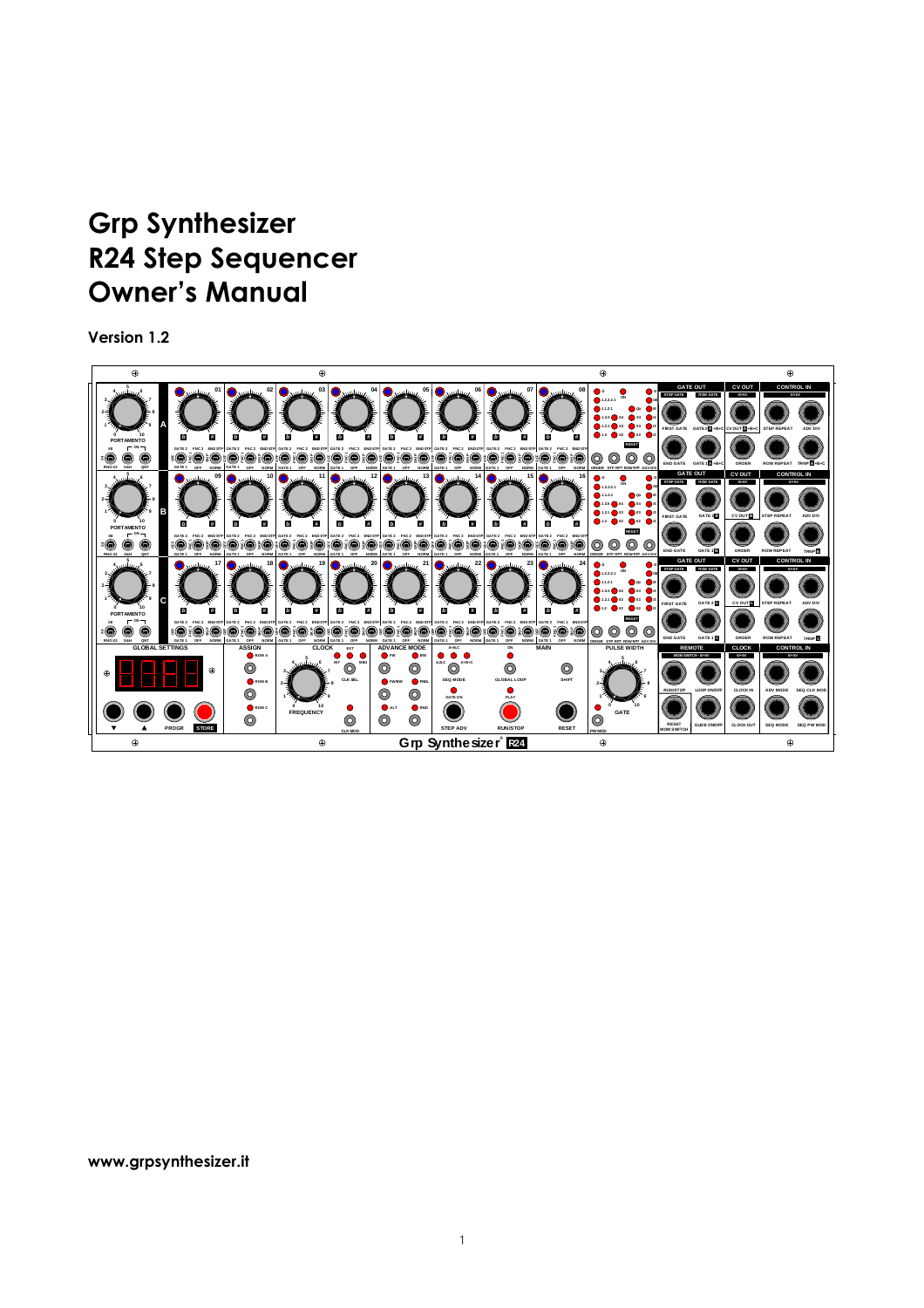Grp R24 Step Sequencer – Owner's Manual

This page is intentionally blank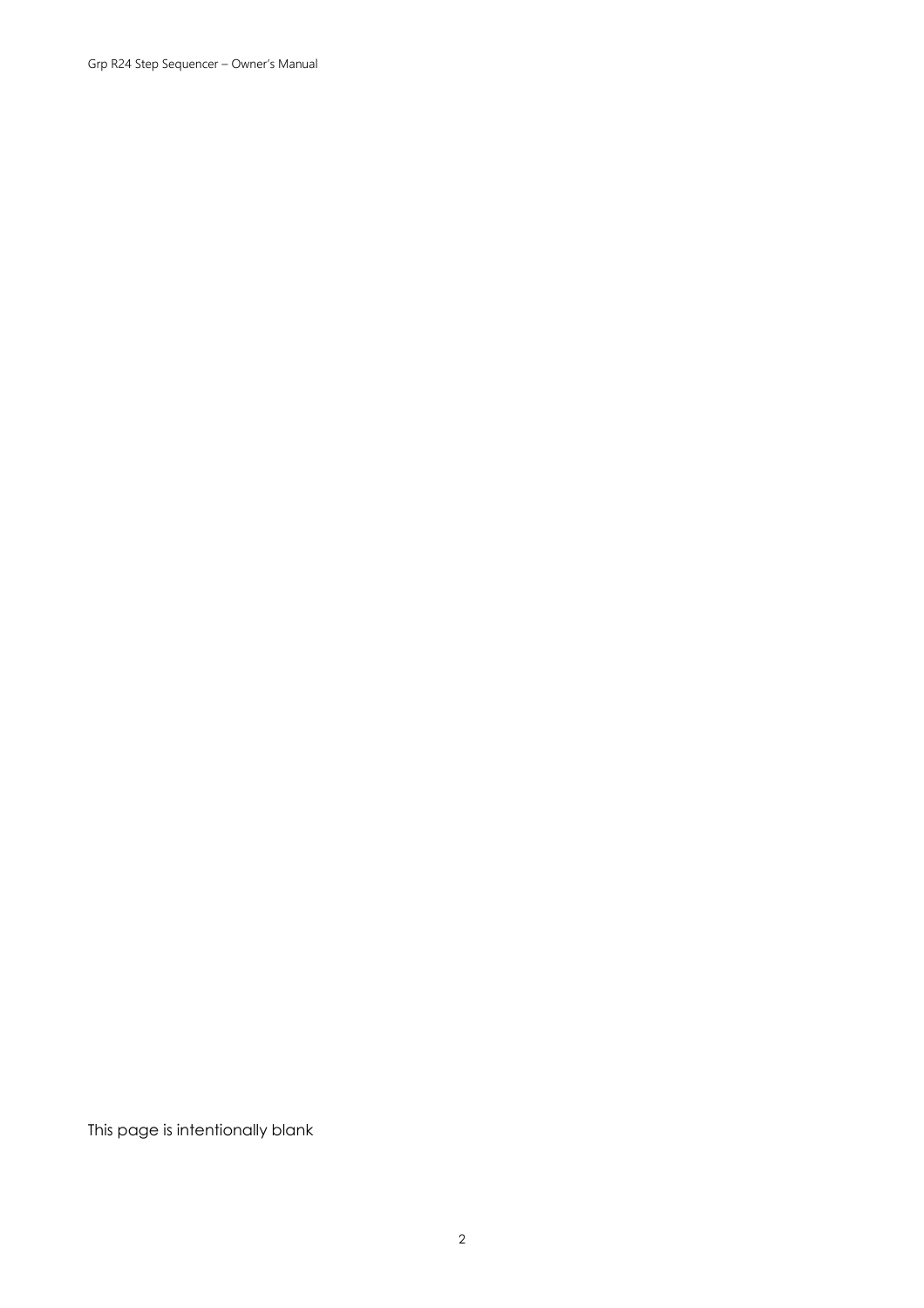# **CONTENTS**

Foreword Warnings and Specifications

R24: Main Functions

STEP Parameters LED Pot Value Switch GATE 1 / OFF / GATE 2 Switch OFF / FNC 1 / FNC 2 Switch NORM / SKIP / END STEP

ROW Parameters Management Parameters (Rows A, B & C) Pot PORTAMENTO Switch RANGE X2 / X4 / X8 Switch S&H ON Switch QNT ON Interpretation Parameters (Fila A, B & C)) LED ON Switch ORDER Switch STP RPT (STEP REPEAT) Switch ROW RPT (ROW REPEAT) Switch ADV DIV (ADVANCE DIVISION) Mode RESET Mode ON (File B & C)

ROW Connections Connections GATE OUT (Row A) STEP GATE FIRST GATE END GATE ROW GATE GATE 1 A+B+C GATE 2 A+B+C Connections CV OUT (Row A) Port CV OUT A+B+C Connections CONTROL IN (Row A) Port ORDER Port STEP REPEAT Port ROW REPEAT Port CLOCK DIV Port TRNP A+B+C Connections GATE OUT (Row B) STEP GATE FIRST GATE END GATE ROW GATE GATE 1 B GATE 2 B Connections CV OUT (Row B) Port CV OUT B Connections CONTROL IN (Row B)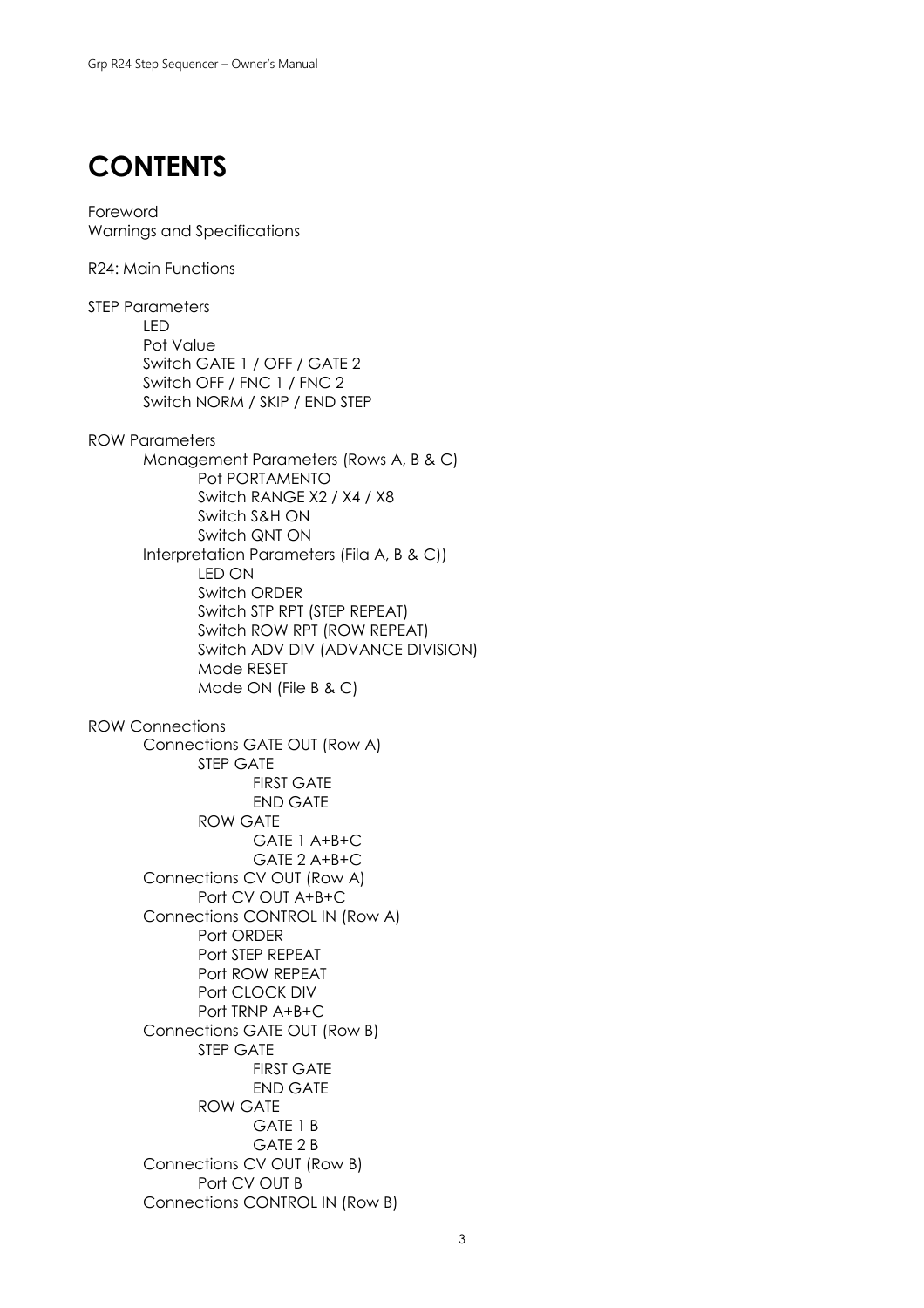Port ORDER Port STEP REPEAT Port ROW REPEAT Port CLOCK DIV Port TRNP B Connections GATE OUT (Row C) STEP GATE FIRST GATE END GATE ROW GATE GATE 1 B GATE 2 B Connections CV OUT (Row C) Port CV OUT C Connections CONTROL IN (Row C) Port ORDER Port STEP REPEAT Port ROW REPEAT Port CLOCK DIV Port TRNP C SEQUENCE Parameters Section Assign Button ROW A Button ROW B Button ROW B Section Clock Control FREQUENCY Selector CLOCK SEL Switch CLK MOD Section ADVANCE MODE Button FW Button BW Button FW&BW Button PNDL Button ALT Button RND Section MAIN Selector SEQ MODE Switch GLOBAL LOOP Switch SHIFT Button STEP ADV Button RUN/STOP Button RESET Section PULSE WIDTH Control Gate Switch PW MOD SEQUENCE Connections Section REMOTE Port RUN/STOP Port LOO ON/OFF Port RESET Port GLIDE ON/OFF Section CLOCK Port CLOCK OUT Port CLOCK IN Section CONTROL IN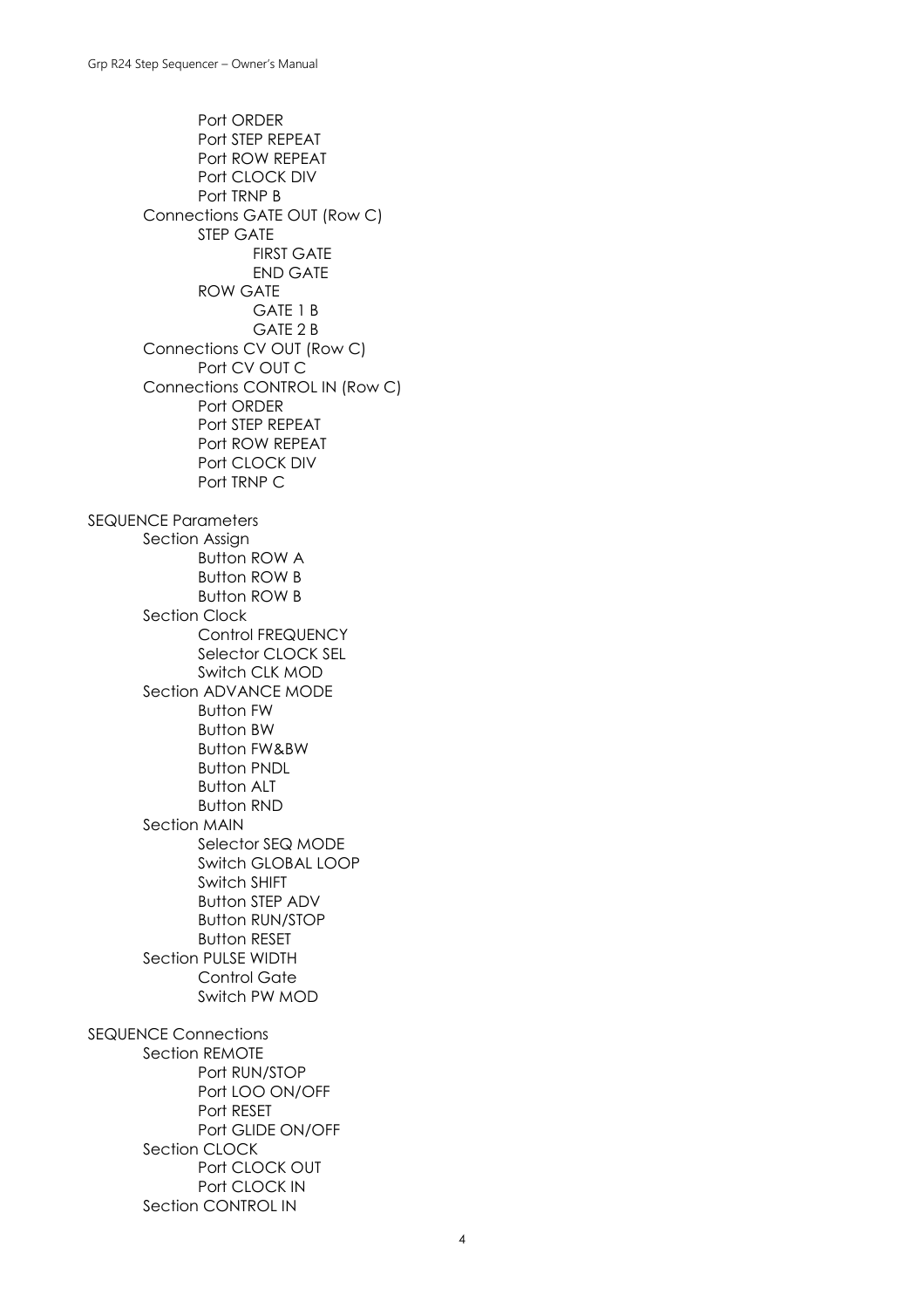Port ADV Mode Port SEQ CLK MOD Port SEQ MODE Port SEQ PW MODE

Section Global Settings From BPM screen to Parameters Display Menu Navigation Available Menu

#### Menu MIDI

Parameter Channel Transmit Parameter Channel Receive Parameter Velocity Parameter Low Note Parameter Transpose

Menu TIME DIVISION Parameter Time Division

#### Menu FUNCTION Parameter Function

Menu CLOCK Parameter CLOCK

# Menu MEMORY

Parameter Read Parameter Write Parameter Panel

### Menu MODE

Parameter MODE

#### Menu ORDER

Parameter Order Read Parameter Order Write

#### Menu CLOCK DIVIDER

Parameter Clock Divider

Menu FACTORY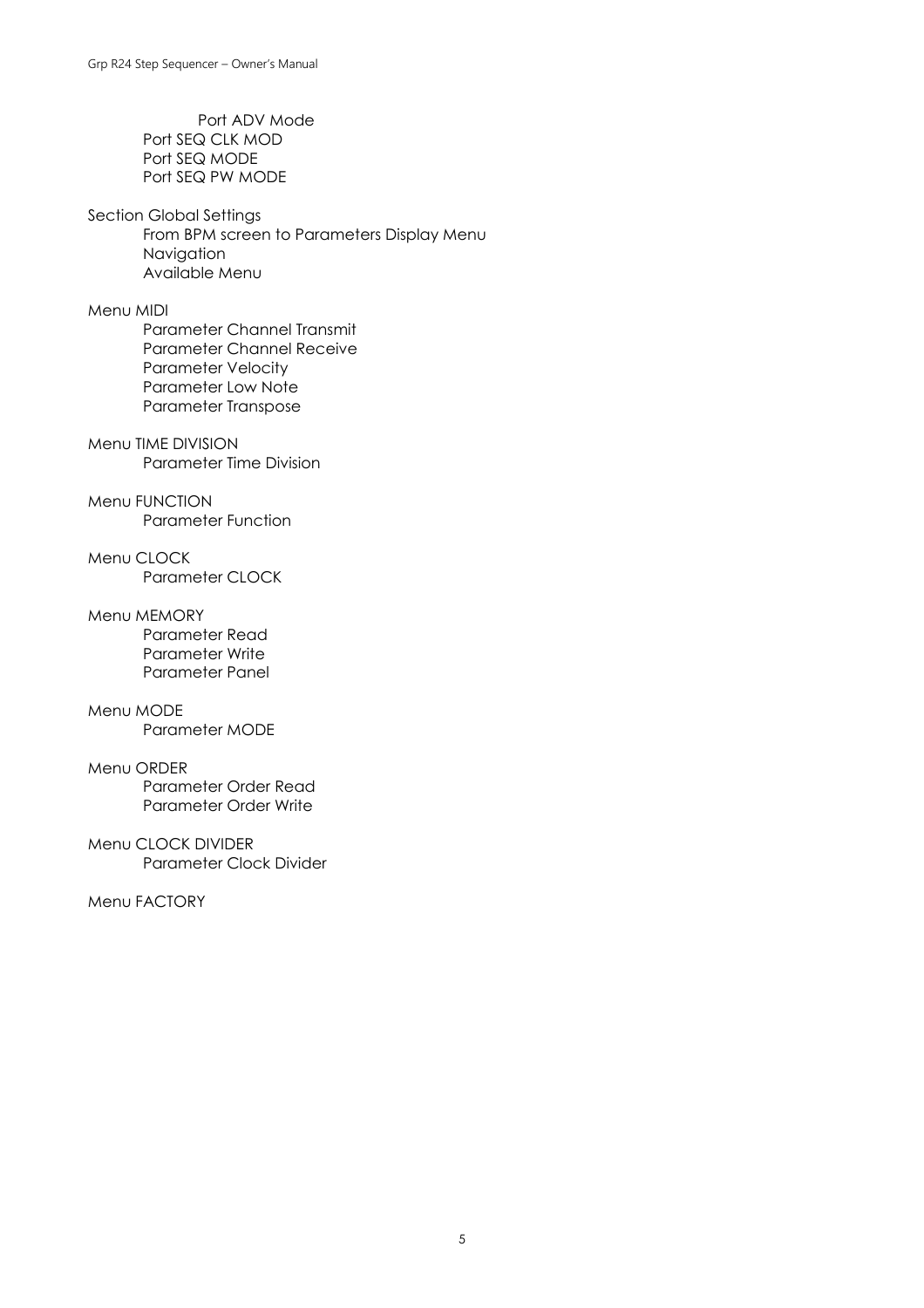### **FOREWORD**

Thank you for purchasing the Grp Synthesizer R24 Step Sequencer: this machine will rewards you with years of sonic satisfactions and, to ensure your instrument will functions properly, please read this manual.

### **SOME WORDS OF WISDOM**

Read the following safely tips carefully! You should always observe some basic precautions when dealing with electronic equipment, for you safety and for safety of your own equipment.

### **OPERATING CONDITIONS**

- Never use the synthesizer under potentially damp/wet conditions such bathrooms, swimming pools, etc.
- Do not use the instrument in extremely dusty and dirty environments.
- Do not place the instrument near heat sources like radiators.
- Do not expose the instrument to direct sunlight; the wooden cabinet is varnished with a traditional and trusted procedure, but ultraviolet rays from sunlight can quickly fade the original wooden colour.
- Do not expose the device to extreme vibrations.
- Save the original crate and boxing for future shipping of the instrument.

### **POWER SUPPLY**

- Your Grp R4 Step Sequencer is already set for the correct AC powering for your area. You can read it on the label in the rear panel.
- Unplug the device when you are not using it for longer periods.
- Never touch the plug with wet hands.
- When unplugging the instrument, always grab and pull the plug, never the cable.

#### **OPERATION**

- Although you are a rockstar, NEVER place cans of beer, coke, water (?) or other potentially spilling liquids on or near the instrument.
- The Grp R24 Sequencer is an heavy unit: place it on a suitable solid surface or table.

#### **MAINTENANCE**

 Do not open the instrument; do not unscrew the front/rear panels. Inside the instrument, there aren't user's serviciable parts.

#### **PROPER USE**

 This synthesizer is designed exclusively to produce audio rate frequency signals for musical purpose. Any other use is prohibited and voids the warranty extended by Grp Synthesizer. Grp Synthesizer is non liable for damages due to incorrect use.

# **TECHNICAL**

Powering:  $+15V = 160$  mA  $-15V = 43 \text{ mA}$  $+5V = 110$  mA

### **WARNING**

Step Sequencer **R24** is mechanically unsuitable housing in lower row of 5U slanted cabinet.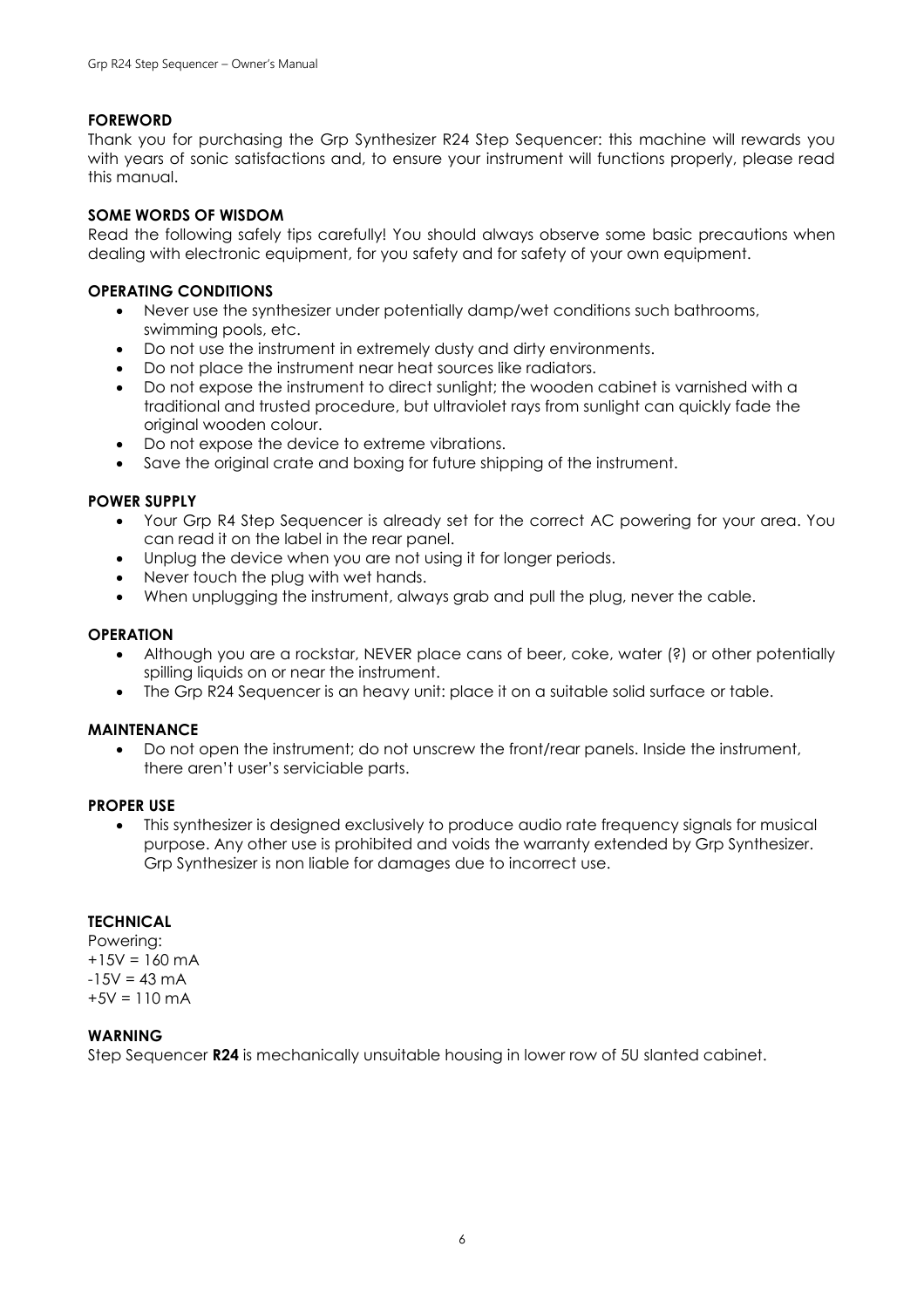# **R24: MAIN FUNCTIONS**

Mainly, **R24** can be considered the union of two separate units:

- A **cabinet** with dedicated power, ready to house and powering third party modules in 5U format, in respect of electric and mechanical formats from COTK, DotCom, MoonModular, etc. The cabinet is the same in use with **Grp A2 Synthesizer**; this is the reason for the double writings on MIDI Ports on back panel.
- The **Step Sequencer**, playable in stand alone with its cabinet or mountable in a 5U cabinet (DotCom, Moon Modular, etc), in full respects of mechanical and electrical standars. See in the end of this manual for power consumption on +15V, -15V and +5V. With the enclosed rack ears, the Sequencer can be easily mounted in a standard 19" rack.

The structure of Step Sequencer is 8x3, organized in three Rows of eight Steps each one, but you can choose several **SEQUENCER MODE** for work with three separate parallel sequences (max 8 Steps each one), one Sequence max 16 Steps plus one Sequence Max 8 Steps in parallel, or with only one big Sequence of max 24 Steps.

Every Row A, B and C has a several parameters *per Row* and *per Step*; so, the R24 Step Sequencer architecture is organized in an easy structure:

- Step Parameters
- Row Parameters
	- o Row Connections
- Sequence Parameters
- Global Parameters
	- o Sequence and Global Connections.

**R24** can do and offers:

- Memorize 64 sequences, each one including all the setting values on front panel or programmed into Display and Menus.
- Organize 24 Steps in three parallel Sequences A,B and C; two parallel Sequences A+B, C; just one Sequence A+B+C; in all three cases, user can define freely the lenght of Sequences.
- Every Step can be enriched with two additional parameters/programmable functions (ratchet bouncing, Portamento On/Off, etc).
- Every Sequence can interpret Step Order with independent rules of density, advance mode, iteration and repetigion, available on front panel and user's customizable from Display.
- Every Step can organize Gate emission on two separate Gate Bus Out, freely assignable, for quick creation of rhythms and structures.
- A huge array of analog connections for control and trasmission allows interaction between multiple sequencers, external CV control on several **R24** parameters and work with several Clock Sources.
- Work in 1V/Oct format standard; Hz/Oct format for CV and Gate will be available in a next soft revision.
- Semitone quantization in 1/12V standard; in a next soft revision, will be covered V/Hz standard.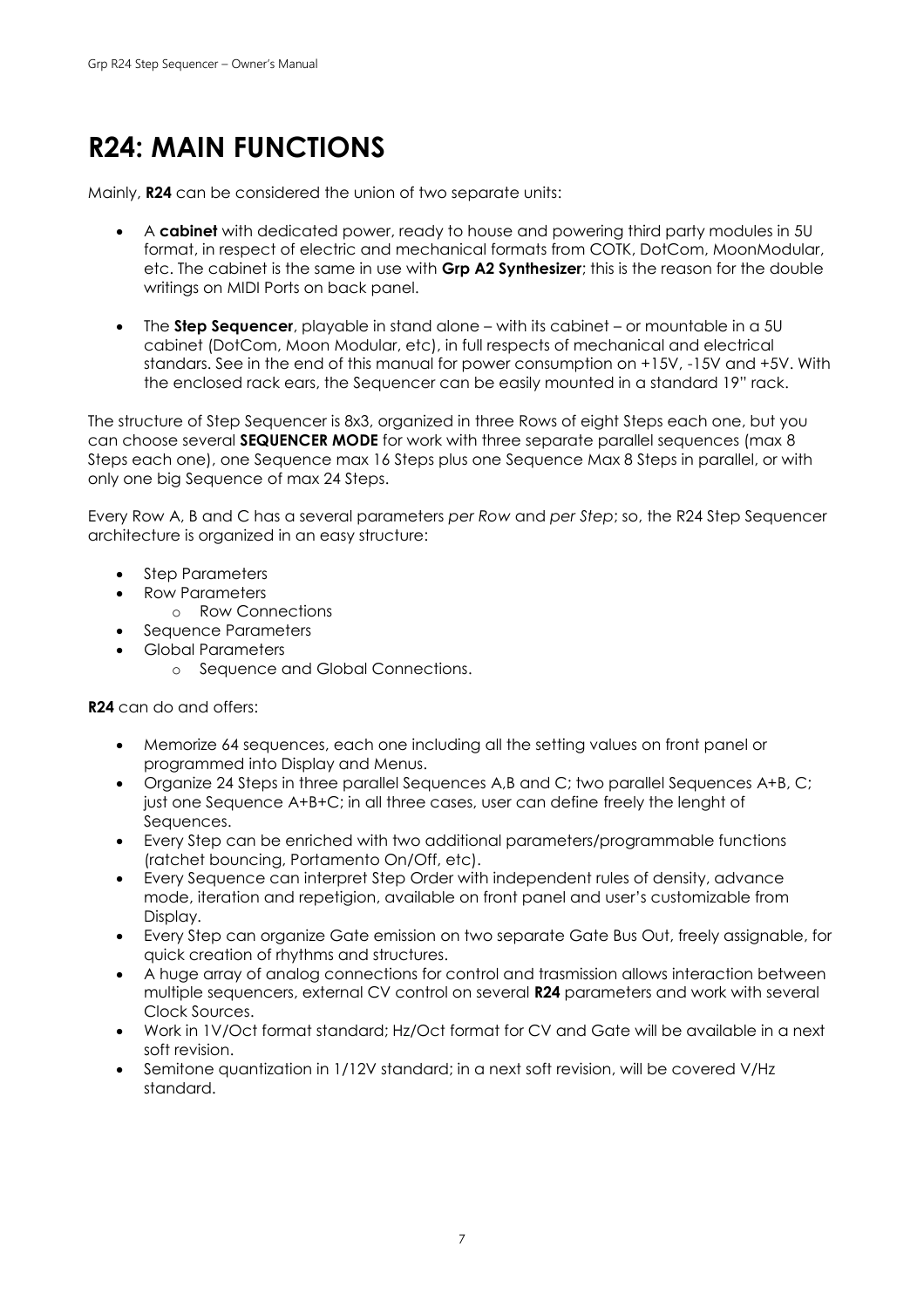

# **STEP PARAMETERS**

Following descriptions are valid for every Step on Rows A, B & C. Each Step on every Row has:



# **LED**

LED turns ON when Step is played; still, the color is red when Step sends its Gate on Gate Bus 1, color is blue when Gate goes on Gate Bus 2. (See below, **Switch Gate1/Off/Gate2**).

# **Pot VALUE**

CV Value on each Step is adjustable in 2, 4 or 8 Volts range (See below, **ROW Parameter**); Step is tunable with the pot Value.

# **Switch GATE 1 / OFF / GATE 2**

Choose if 0/+5V tension of the Step goes to:

- lower position, on bus **GATE 1** on the corresponding out port **GATE 1** (with all the routings available over the three Rows);
- central position, in **OFF**, there's no Gate transmission for selected Step;
- upper position, on bus **GATE 2** on the corresponding out port **Gate 2** (with all the routings available over the three Rows).

*By Default, this switch is in lower position, routing to Gate 1.*

# **Switch OFF / FNC 1 / FNC 2**

Enables one of two User's selectable Functions per Step (Functions are assigned via Display on a per Row basis, with independent enable Step by Step). By Default, the three position switch has assigned:

- lower position, **OFF**; no function assigned to Step;
- central position, **FNC 1**; Function 1 recalls Ratched with two bounces per Step;
- upper position, **FNC 2**; Function 2 recalls Ratchet with three bounces per Step.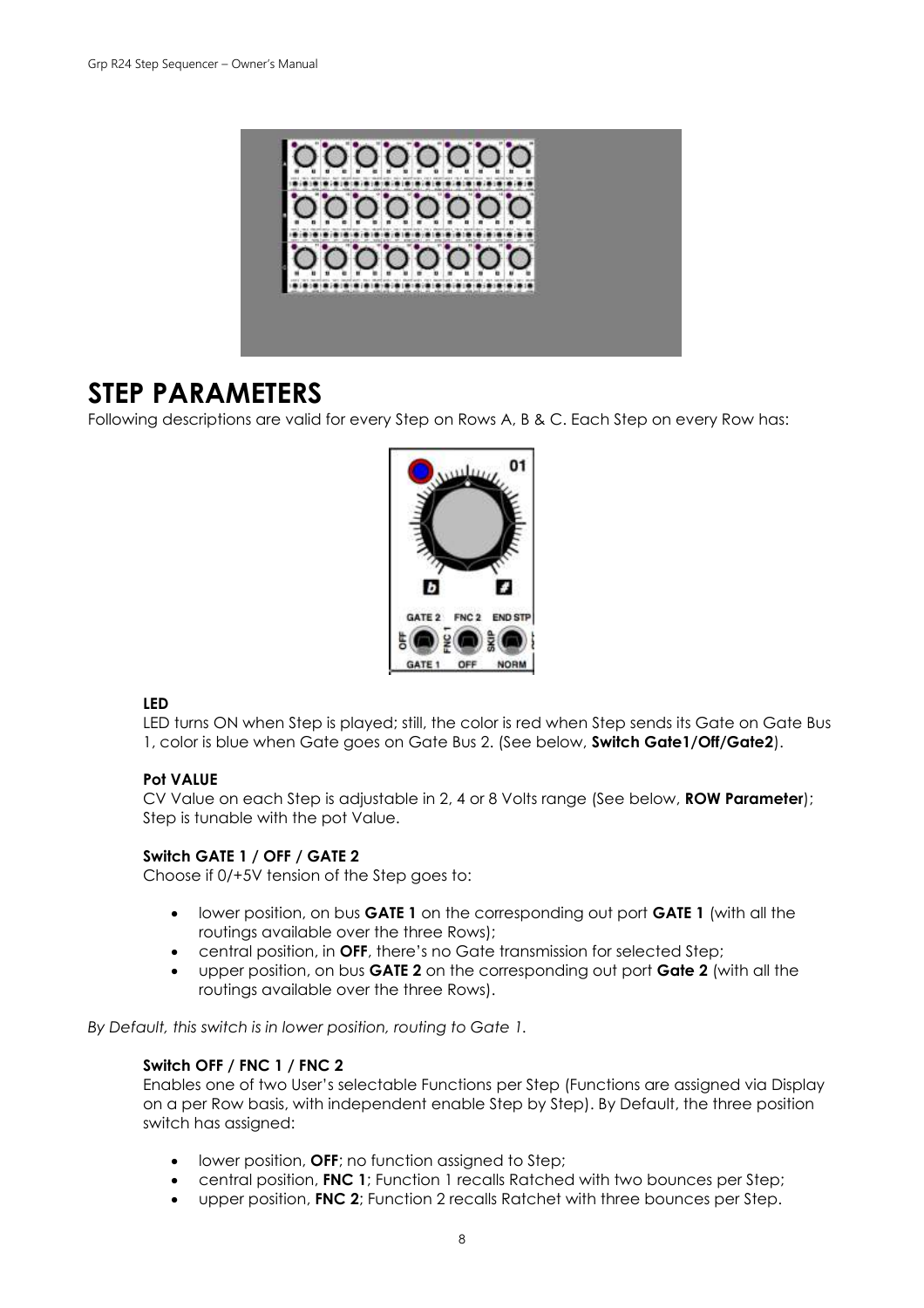*NOTE: a Step with two or three bounces/Ratchet mantains the same length of other Steps; bounces density is created with brand new Gate On/Off articulations.*

*NOTE: to reach full menu of available functions assignable to both positions of the switch, see below the DISPLAY Parameter Section.*

# **Switch NORM / SKIP / END STEP**

Defines how to interpret the Step; is it possibile choose between:

- lower position, **NORM**, Step is read in a normal way and Sequence goes to the following Step;
- central position, **SKIP**; Step is skipped, Sequence duration is shortened. Unlike behaviors **GATE 1/Off/GATE 2** seen before, a 4 Step Sequence, with one Step in SKIP mode, *lasts only three Steps;* a four note-Sequence with one Step in GATE OFF, *lasts regularly four Steps*, but plays three Steps with a note and one Step with a pause.
- upper position, **END STEP**; Step is regularly read and played as Sequence's terminal. To obtain a four Step-Sequence, fourth Step should be set on END STEP.

*WARNING: The Default condition, for the "normale" behavior of Sequencer's ROW correspond at lower positioning on all three switches available on every Step; each switch set in middle or upper position will differs from standard "normal" Default.*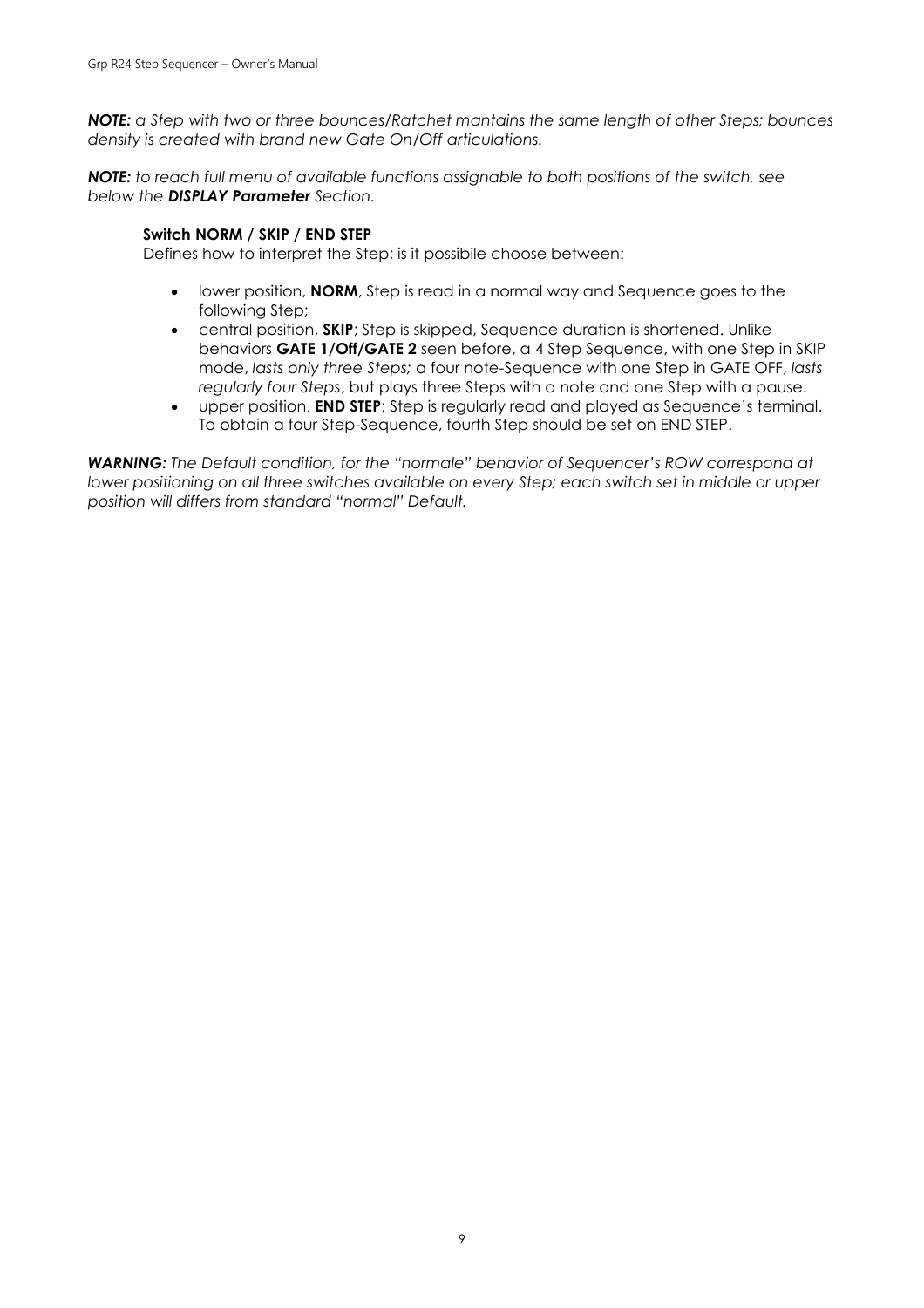

# **ROW PARAMETERS**

Each Row has management parameters (on left-hand column) and interpration (on right-hand column) influencing all active Steps. Many parameters are in common for all three Rows A, B and C; on some cases, parameters are available only on certain Rows; the following descriptions highlights on each case parameters available on selected Sequencer's Rows.



# **Management Parameters (Rows A, B & C)**

Define modes used for evaluate Steps values on every Row.

# **Pot PORTAMENTO**

Sets Portamento speed applied on CV programmed in every Step.

*NOTE: If neither FNC 1 nor FNC 2 has been assigned to Portamento On/off, the behavior is applied globally on every active Step in a Row (or in a Sequence, if seq lenght and SEQ MODE differs from standard 8-step length). For individual Step setting of Portamento On/Off, see below at Display Parameter Section.* 

*NOTE: Either if sequence is longest than one Row(SEQ MODE on A+B,C or A+B+C), the Portamento On/Off parameter possibily assigned to FNC 1 or FNC 2 is active only on its Row. This can drive to a peculiar condition: a 16-Step Sequence can have Steps 1-8 with individual On/Off Portamento setting and Steps 9-16 not, for a different function assigned by the User. It's a fairly powerful capability, but can drive to some confusion. For a list of available functions, see belov the Display Parameter Section.* 

# **Switch RANGE X2 / X4 / X8**

Sets range for Step CV; you can choose a range of 2, 4 or 8 Volts corresponding to switch positions X2, X4, X8. In all three cases, *zero value* corresponds to full counter-clockwise position of **STEP VALUE** control: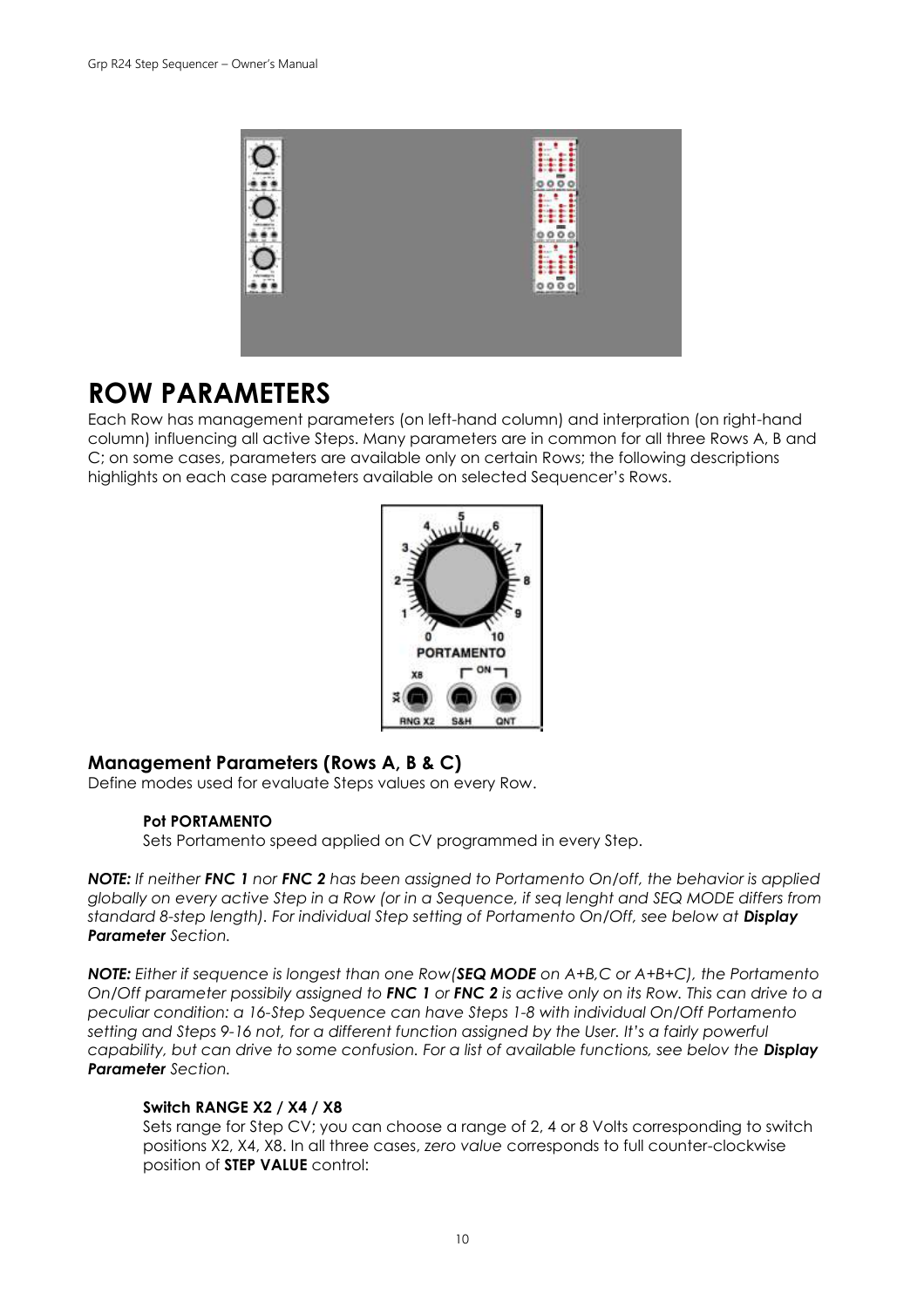- lower position, **RANGE X2**; Step range covers 2 Volts, e.g. 2 octaves;
- central position, **RANGE X4**; Step range covers 4 Volts, e.g. 4 octaves;
- upper position, **RANGE X8**; Step range covers 8 Volts, e.g. 8 octaves.

### **Switch S&H ON**

Turns on the Sample and Hold circuit on Row CV Out at corresponding analog port **CV OUT**  (see below, **Connections** Section). S&H sample new values on each Gate On programmed for every Step with Switch **GATE 1 / OFF / GATE 2**. So, it is possible to prolong the programmed value for one Step to next Step (assuming that next Step is in Gate Off condition).

- with switch **ON**, same value from first Step is prolonged e.g. *latched* over the second Step in Gate Off.
- With switch **OFF**, value programmed in second Step will reach *anyway* its destination, though in absence of Gate articulation. This condition will lead to an unpleasant *yodeling* with oscillators, especially if amplitude envelope has a long release time.

### **Switch QNT ON**

Turns on and off chromatic quantization on Row CV Out; quantization can be handy for tuning a Sequence with 4 or 8 Volts range (e.g. four or eight octaves span over pot **STEP VALUE**).

*NOTE: In the now available Revions 1.0 for Step Sequencer R23, there is only one chromatic quantization mask, with octave subdivided in 1/12th of Volt; in a next software upgrade, there'll be a quantization mask especially conceived for work with Hz/Oct standard.* 



# **Interperation Parameters (Row A)**

They sets the interpretation modes of ordering, reading and executing values programmed on each actie Step of the Row. This section can be considered like a *control unit* for Row piloting.

**NOTE:** Each Row has its own independent section, but *"which section"* is active is displayed by the *ON LED and it's decided with the selected SEQ MODE in R24 Sequencer. So, if R24 acts like a single Sequencer with 24 Steps (Mode A+B+C), there'll be just one control unit turned on for Row A; when R23 acts like a dual Sequencer 16+8 Steps (Mode A+B, C), there'll be two control units turned on for Rows A (acting over Rows A&B) and Row C; still, when R24 works like a three-Sequencers in paralle (Mode A,B,C), there'll be all three control units turned on and active on the respective Rows.* 

*NOTE: Repeatedly pressing on switches will cyclic "forward" advance in the selection of parameters from lowest to highest option; at the end, selection will start back again from the lowest position. If using combination SHIFT+Parameter switch, selection will proceed with inverted advance, e.g. from highest to lowest available position. SHIFT button is in MAIN Control Section.*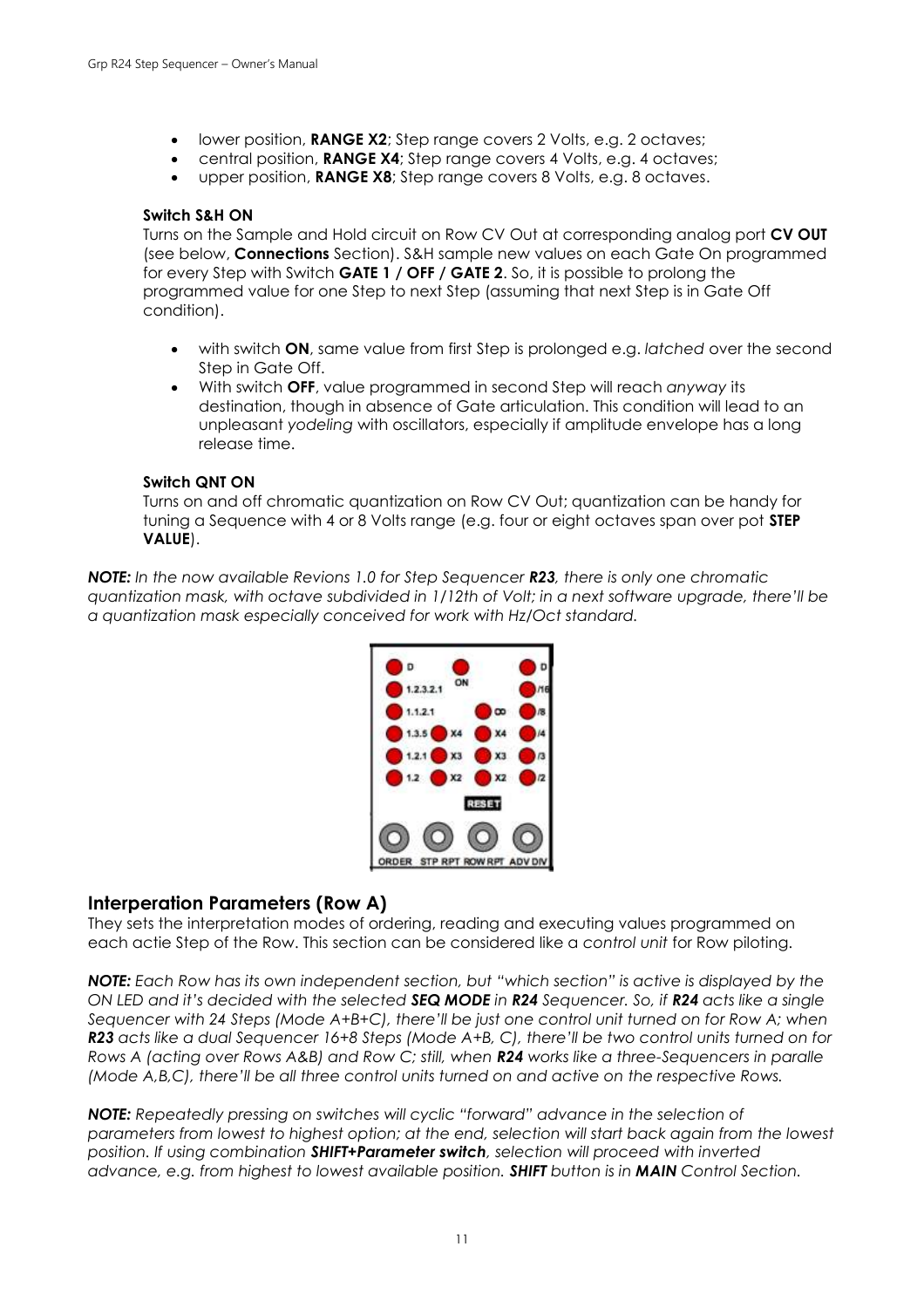# **LED ON**

Turns On if control unit is active and functioning over corresponding Row(s).

### **Switch ORDER**

Defines the iteration rule used for read the active Steps. An eight-Step Sequence 1.2.3.4.5.6.7.8 will be read in the following modes:

- **1.2.;** 1.2. 2.3. 3.4. 4.5. 5.6. 6.7. 7.8. etc; duplets advancing;
- **1.2.1.**; 1.2.1. 2.3.2. 3.4.3. 4.5.4. 5.6.5. 6.7.6. etc; triplets advancing;
- **1**.**3.5.**; 1.3.5., 2.4.6., 3.5.7, 4.6.8., etc;
- **1.1.2.1**; 1.1.2.1., 2.2.3.2., 3.3.4.3., 4.4.5.4., 5.5.6.5., 6.6.7.6., etc;
- **1**.**2.3.2**; 1.2.3.2., 2.3.4.3., 3.4.5.4., 4.5.6.5., 5.6.7.6, etc;
- **D.**, this position (D for *Display*) recalls the User's programmable iteration function; this is freely Row-recallable with **Parameter Display**. See below.

### **Switch STP RPT (STEP REPEAT)**

Sets how many times Steps is repeated before passing to next Step; when LED column is completely turned off, there's no repetition (each active Step is read *only one time*); you can choose between 2, 3 or 4 repetitions, corresponding to LED on **X2**, **X3**, **X4**.

### **Step ROW RPT (ROW REPEAT)**

Usually, every Step Sequencer not set on *One Shot*, repeats its Sequence ad infinitum; **R24** offers fairly complex repetition schemes useful for reorganize in real time playing of two or three Sequences simultaneously (**SEQ MODE** on **A,B,C** and **A+B,C**).

**ROW RPT** parameter allows you to choose if Row is repeated *ad infinitum* (option ∞) or *a finite number of times* (options **X4**, **X3**, **X2**, corresponding to four, three and two repetitions for Row). On completion of the number of repetition specified, Row playback stops.

*NOTE: This parameter is active only if mode GLOBAL LOOP (in the MAIN Section of R24 Sequencer) is in OFF position.* 

# **Switch ADV DIV (ADVANCE DIVISION)**

Each Row can advance its Steps with a dividing factor applied on *selected Clock Source*  (in **CLOCK** Section, with command **CLK SEL**). So, one Row can advance at speed **/2**, **/3**, **/4**, **/6**, **/8**, **/16, D** in respect of original density of clock train of pulses. Last position, marked **D** refers at freely user's adjusted value for each Row. Refer below to **Parameter Display**  Section.

*NOTE: Step Sequencer R24 provides an additional global level of Clock Divider Menu Display. See below on Parameter Display Section.* 

#### **Mode RESET**

By simultaneously pressing buttons **STORE** and **ROW REPT** on selected Row, you'll force restar for the Row from the first active Step.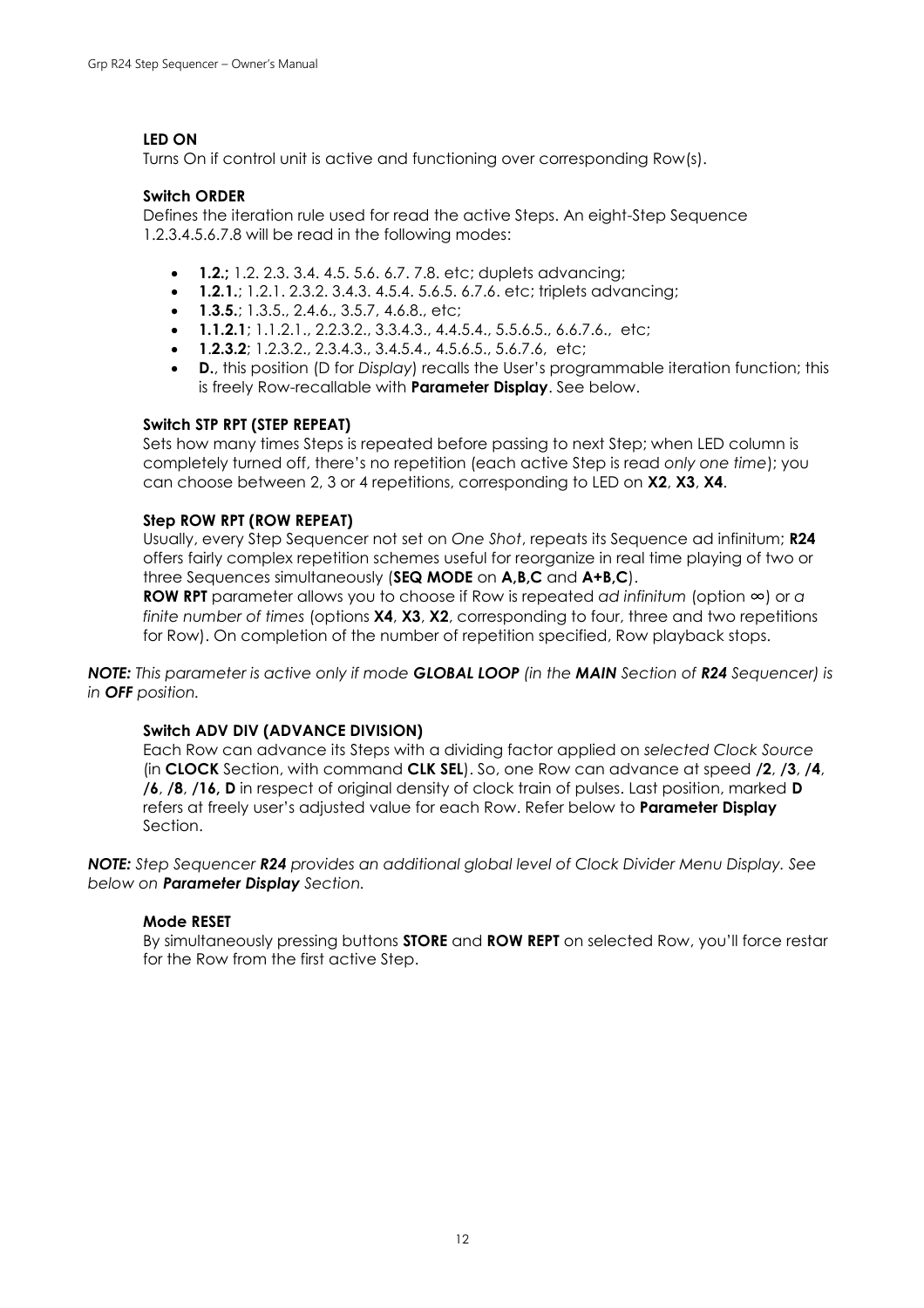

# **ROW CONNECTIONS**

Each Row has dedicated connections for transmission of analog controls (CV and Gate) and for remote control – from external analog equipment – on most important parameters.



# **Connections GATE OUT (Row A)**

This block contains four connections.

# **STEP GATE FIRST GATE**

This port emits a Gate 0/+5V every time the first active Step is played in the Sequence. Useful for start several generators in parallel or for firing other external events.

#### **STEP GATE END GATE**

This ports emits a Gate 0/+5V every time the last active Step is played in the Sequence (the Step on which has been selected **END STEP** behavior with the upper position of switch **NORM / SKIP / END STEP**). Useful for start several Sequencers connected in series.

#### **ROW GATE GATE1 A+B+C**

This port emits a train of Gate pulses corresponding at each active Steps in Row A (SEQ MODE in position A,B,C), in Rows A andB (SEQ MODE in position A+B, C), in Rows A, B and C (SEQ MODE in position A+B+C). Useful for start envelope generators or several external events.

At this port, obviously, will appears only Gate tensions relative to Steps assigned on **Gate 1** position with switch **Gate 1 / Off / Gate 2**.

# **ROW GATE GATE2 A+B+C**

This port emits a train of Gate pulses corresponding at each active Steps in Row A (SEQ MODE in position A,B,C), in Rows A andB (SEQ MODE in position A+B, C), in Rows A, B and C (SEQ MODE in position A+B+C). Useful for start envelope generators or several external events.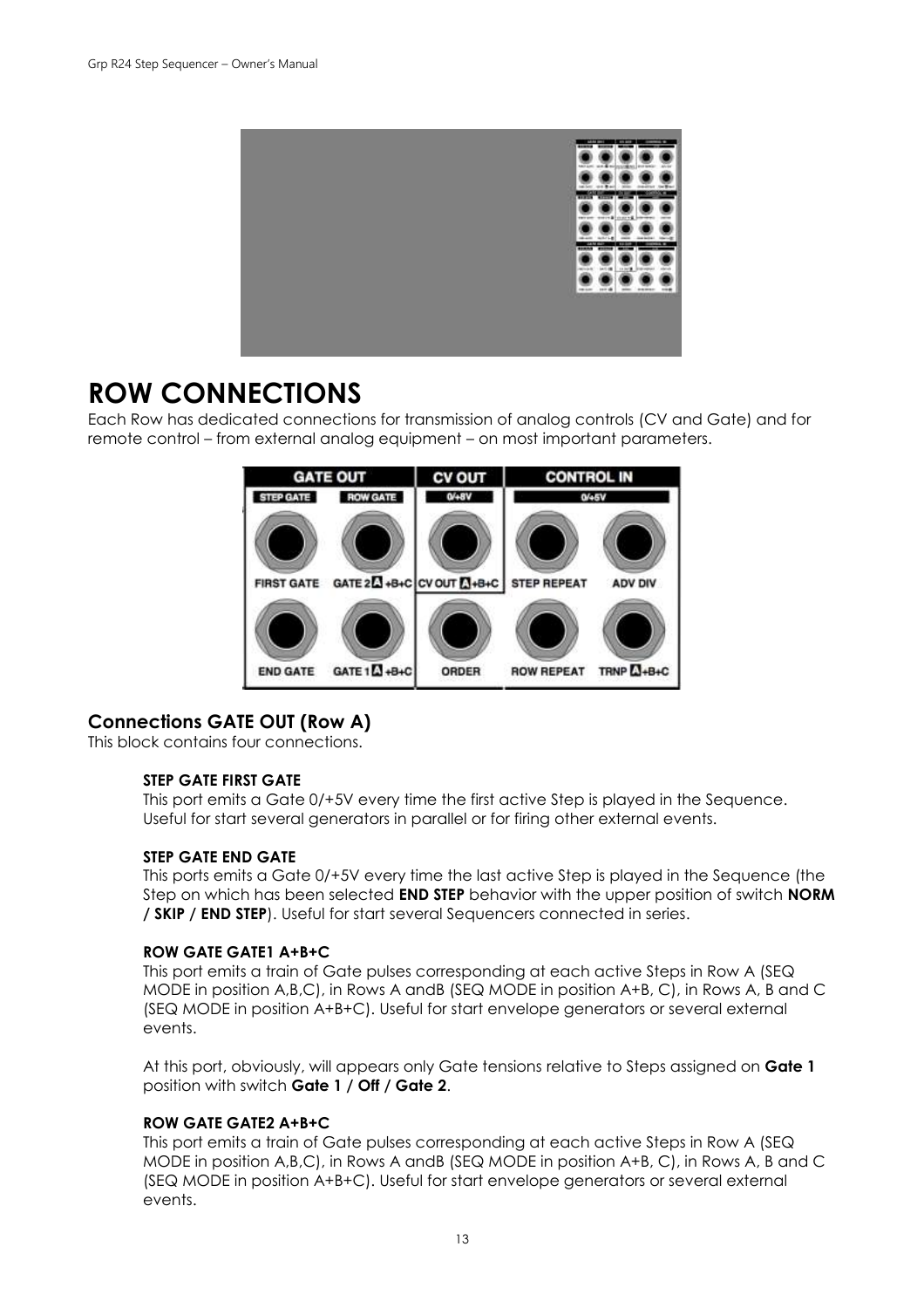At this port, obviously, will appears only Gate tensions relative to Steps assigned on **Gate 2** position with switch **Gate 1 / Off / Gate 2**.

*NOTE: The internal normalizaton allows changing SEQ MODE, reconfiguring behavior of R24 Step Sequencer, while mantaining physical patch cord connections for Gate Out, thus avoiding repatching every time you'll change mode/length/configuration for the whole Sequencer.* 

# **Connections CV OUT (Row A)**

This block contains just one connection.

# **Connection CV OUT A+B+C**

This port emits CV Out (0/+8V in three selectable ranges with Row switch **RANGE X2/X4/X8**) corresponding at the values programmed on each *active or inactive Step* (see *NOTE* below) for Row and Sequence. Will be emitted only CV for Steps 1-8 if Step Sequencer **R24** is in **SEQ MODE A,B,C**; will be emitted CV for Steps 1-16 if **R24** is in **SEQ MODE A+B,C**; will be emitted CV for Steps 1-24 if **R24** is in **SEQ MODE A+B+C**. In this way, as stated before, user can avoid repatching cables when changin configuration of **SEQ MODE**.

**NOTE:** *Step are always emitting their CVs, either by activation of GATE1/GATE2; the only way to avoid CV out from a Step consists in selecting SKIP STEP condition for the undesider Step value (this will shorten the sequence).* 

*But, if you desperately want a Step not assigned on a Gate bus 1or 2 doesn't transmit its value over CV Out, or if you want to prolong arbitrarily (for multiples of Step duration) the duration of a CV smearing over more than one Step, you can use the S&H ON mode (using the dedicated Row switch), for latching the value. In this way, CV Out will be sampled and mantained in memory (hold) until the next Gate enabled. Only Steps assigned on GATE1/GATE2 will be allowed to transmit Out their CV values. Other CV values from Steps unassigned will be ignored.* 

# **Connections CONTROL IN (Row A)**

This block of five ports permits remote control of five parameters thru external CV comprised between 0 and +5V during Sequence playback. Still, is available a Transpose Input for real-time transposing of Step values.

# **Port ORDER**

An external CV, comprised between 0 and +5V, sets **ORDER** parameter, for remote choice of advance type for all the Steps enabled. Choice with external CV turns on the corresponding LED in the **ORDER** LED column.

# **Port STEP REPEAT**

An external CV, comprised between 0 and +5V, sets **STEP REPEAT** parameter, for remote choice of number of repetition for all the Steps enabled. Choice with external CV turns on the corresponding LED in the **STEP RPT** LED column.

#### **Port ROW REPEAT**

An external CV, comprised between 0 and +5V, sets **ROW REPEAT** parameter, for remote choice of number of repetition for the Row. Choice with external CV turns on the corresponding LED in the **ROW RPT** LED column.

#### **Port CLOCK DIV**

On each Row, Step advance rate is connected at "dimension iso rhythmic" assigned to enabled Steps; starting from an arbitrary Clock density (see below on **Parameter Display** for the dividing factors applyable on Clock signals generated and received by Step Sequencer **R24**), user can choose if Steps will advance with a rhythmic division independent on each Row. Port **CLOCK DIV** is enabled to receive an external CV comprised between 0 and +5V for choosing the selected rhythmic division. Choice with external CV turns on the corresponding LED in the **CLOCK DIV** LED column.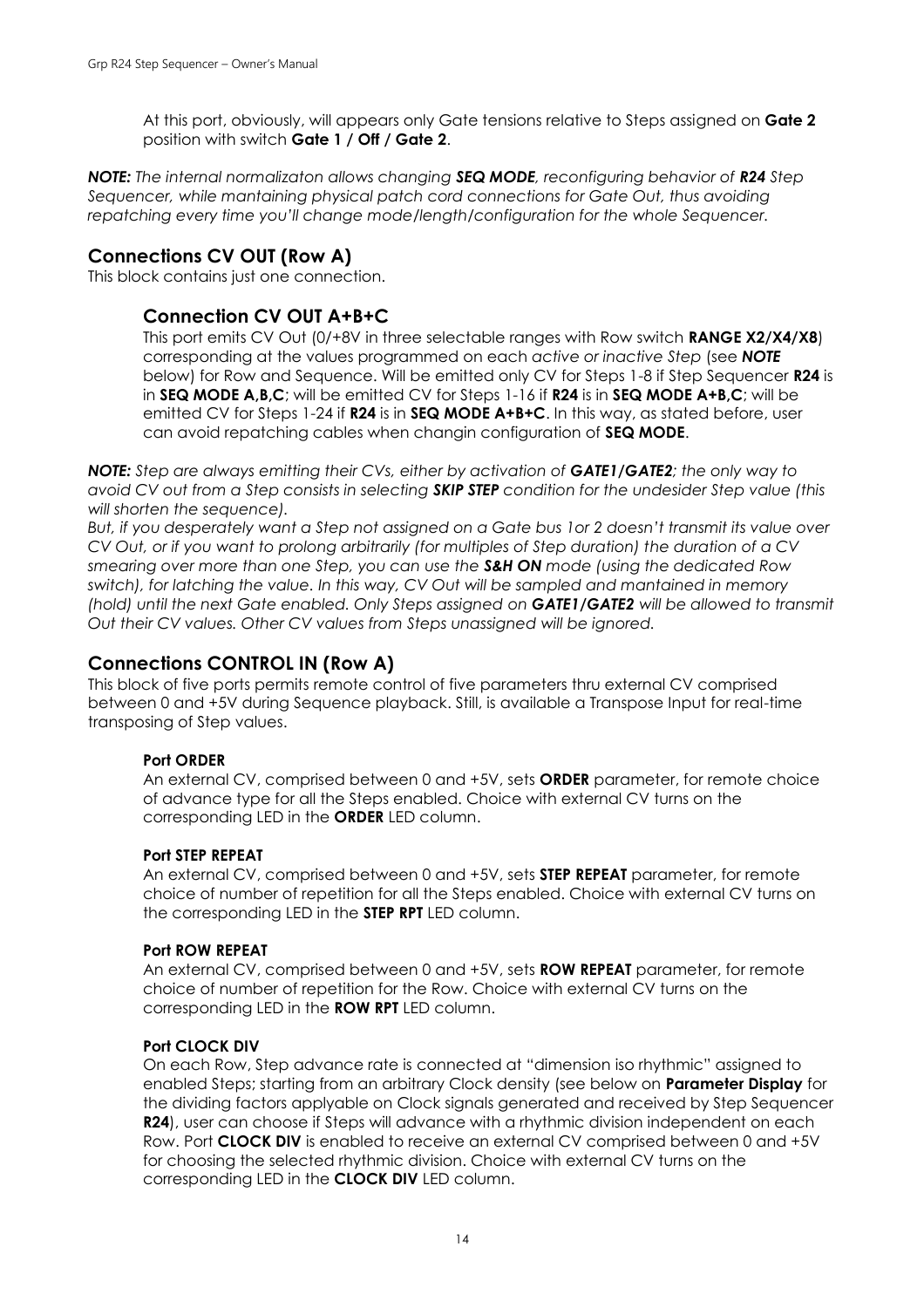### **Port TRNP A+B+C**

Adds an analog CV comprised between 0 and +5V to the programmed Step values for real-time transpose of the Sequence.

Signal received at port **TRNP A+B+C** is active on Steps 1-8 in **SEQ MODE A,B,C**; is active on Steps 1-16 in **SEQ MODE A+B,C**; is active on Steps 1-24 in **SEQ MODE A+B+C** avoiding repatching every time **SEQ MODE** will change.



# **Connections GATE OUT (Row B)**

This block contains for ports.

#### **STEP GATE FIRST GATE**

This port emits a Gate 0/+5V every time the first active Step is played in the Sequence. Useful for start several generators in parallel or for firing other external events.

#### **STEP GATE END GATE**

This ports emits a Gate 0/+5V every time the last active Step is played in the Sequence (the Step on which has been selected **END STEP** behavior with the upper position of switch **NORM / SKIP / END STEP**). Useful for start several Sequencers connected in series.

#### **Port ROW GATE GATE1 Out B**

This port emits a train of Gate pulses corresponding at each active Steps in Row B (SEQ MODE in position A,B,C. Useful for start envelope generators or several external events.

At this port, obviously, will appears only Gate tensions relative to Steps assigned on **Gate 1** position with switch **Gate 1 / Off / Gate 2**.

#### **Port ROW GATE GATE2 Out B**

This port emits a train of Gate pulses corresponding at each active Steps in Row B (SEQ MODE in position A,B,C. Useful for start envelope generators or several external events.

At this port, obviously, will appears only Gate tensions relative to Steps assigned on **Gate 2** position with switch **Gate 1 / Off / Gate 2**.

# **Connections CV OUT (Row B)**

This block contains just one connection.

#### **Port CV OUT B**

This port emits CV Out (0/+8V in three selectable ranges with Row switch **RANGE X2/X4/X8**) corresponding at the values programmed on each *active or inactive Step* (see *NOTE* below) for Row and Sequence. Will be emitted only CV for Steps 9-16 if Step Sequencer **R24** is in **SEQ MODE A,B,C**. In this way, as stated before, user can avoid repatching cables when changin configuration of **SEQ MODE**.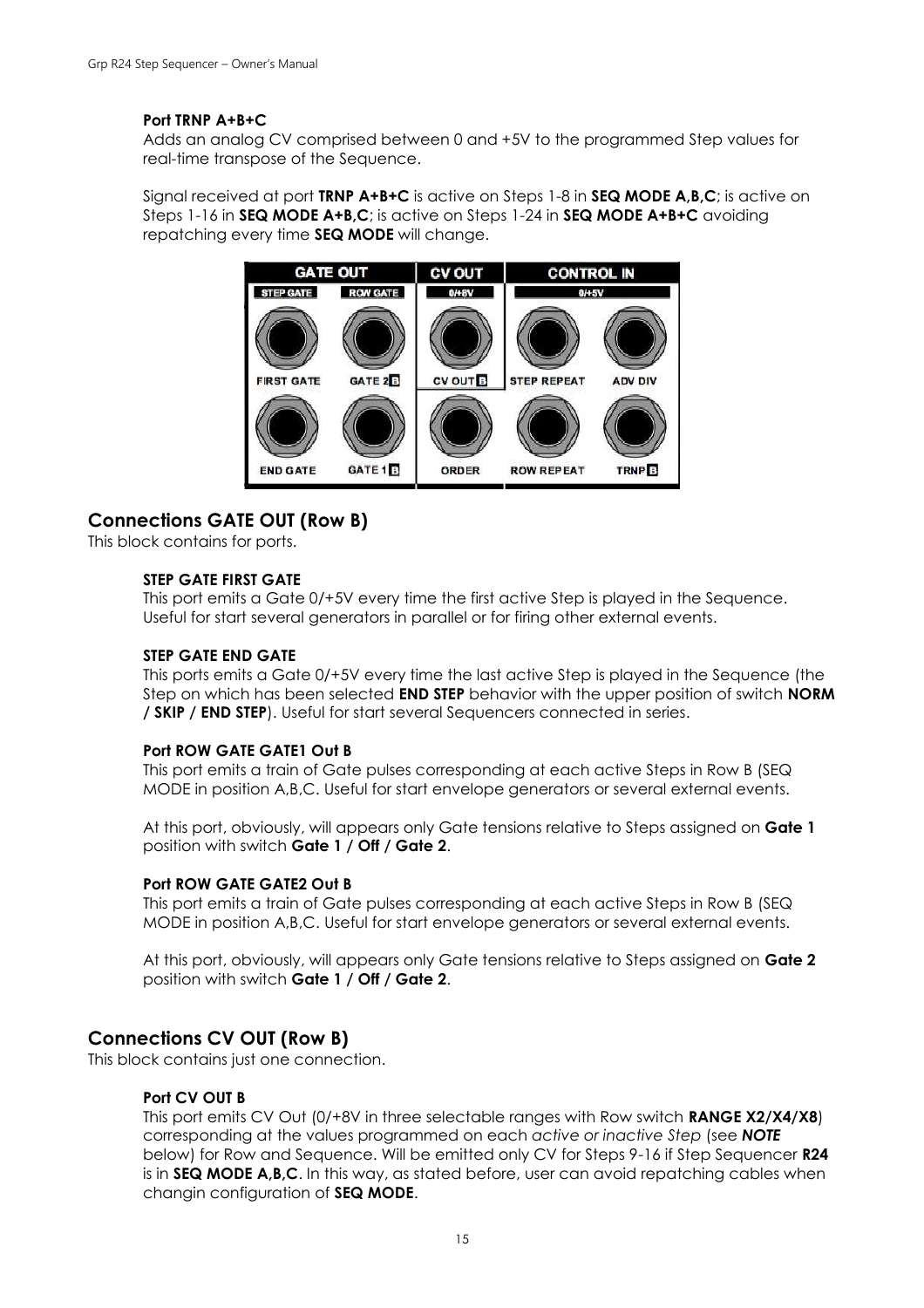*NOTE: Step are always emitting their CVs, either by activation of GATE1/GATE2; the only way to avoid CV out from a Step consists in selecting SKIP STEP condition for the undesider Step value (this will shorten the sequence).* 

*But, if you desperately want a Step not assigned on a Gate bus 1or 2 doesn't transmit its value over CV Out, or if you want to prolong arbitrarily (for multiples of Step duration) the duration of a CV smearing over more than one Step, you can use the S&H ON mode (using the dedicated Row switch), for latching the value. In this way, CV Out will be sampled and mantained in memory (hold) until the next Gate enabled. Only Steps assigned on GATE1/GATE2 will be allowed to transmit Out their CV values. Other CV values from Steps unassigned will be ignored.* 

# **Connections CONTROL IN (Row B)**

This block of five ports permits remote control of five parameters thru external CV comprised between 0 and +5V during Sequence playback. Still, is available a Transpose Input for real-time transposing of Step values.

#### **Port ORDER**

An external CV, comprised between 0 and +5V, sets **ORDER** parameter, for remote choice of advance type for all the Steps enabled. Choice with external CV turns on the corresponding LED in the **ORDER** LED column.

#### **Port STEP REPEAT**

An external CV, comprised between 0 and +5V, sets **STEP REPEAT** parameter, for remote choice of number of repetition for all the Steps enabled. Choice with external CV turns on the corresponding LED in the **STEP RPT** LED column.

#### **Port ROW REPEAT**

An external CV, comprised between 0 and +5V, sets **ROW REPEAT** parameter, for remote choice of number of repetition for the Row. Choice with external CV turns on the corresponding LED in the **ROW RPT** LED column.

#### **Port CLOCK DIV**

On each Row, Step advance rate is connected at "dimension iso rhythmic" assigned to enabled Steps; starting from an arbitrary Clock density (see below on **Parameter Display** for the dividing factors applyable on Clock signals generated and received by Step Sequencer **R24**), user can choose if Steps will advance with a rhythmic division independent on each Row. Port **CLOCK DIV** is enabled to receive an external CV comprised between 0 and +5V for choosing the selected rhythmic division. Choice with external CV turns on the corresponding LED in the **CLOCK DIV** LED column.

#### **Port TRNP B**

Adds an analog CV comprised between 0 and +5V to the programmed Step values for real-time transpose of the Sequence.

Signal received at port **TRNP B** is active on Steps 9-16 in **SEQ MODE A,B,C** avoiding repatching every time **SEQ MODE** will change.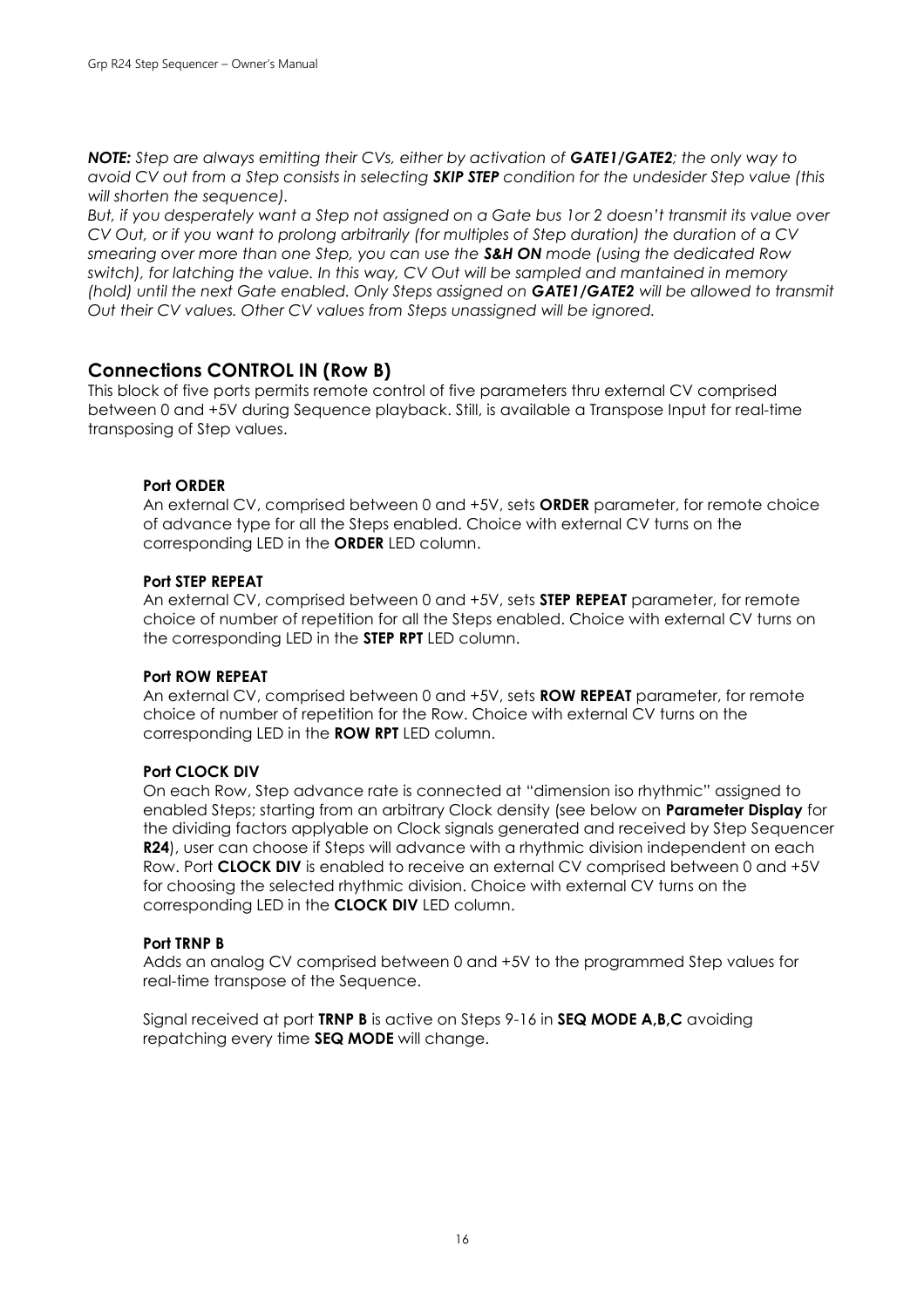

# **Connections GATE OUT (Row C)**

This block contains four ports.

# **STEP GATE FIRST GATE**

This port emits a Gate 0/+5V every time the first active Step is played in the Sequence. Useful for start several generators in parallel or for firing other external events.

# **STEP GATE END GATE**

This ports emits a Gate 0/+5V every time the last active Step is played in the Sequence (the Step on which has been selected **END STEP** behavior with the upper position of switch **NORM / SKIP / END STEP**). Useful for start several Sequencers connected in series.

# **Port ROW GATE GATE1 Out C (Row C)**

This port emits a train of Gate pulses corresponding at each active Steps in Row C (SEQ MODE in position A,B,C. Useful for start envelope generators or several external events.

At this port, obviously, will appears only Gate tensions relative to Steps assigned on **Gate 1** position with switch **Gate 1 / Off / Gate 2**.

# **Connessione ROW GATE GATE2 Out C (Row C)**

This port emits a train of Gate pulses corresponding at each active Steps in Row C (SEQ MODE in position A,B,C.

At this port, obviously, will appears only Gate tensions relative to Steps assigned on **Gate 2** position with switch **Gate 1 / Off / Gate 2**.

# **Connections CV OUT (Row C)**

This block contains just one connection.

# **Port CV OUT C (Row C)**

This port emits CV Out (0/+8V in three selectable ranges with Row switch **RANGE X2/X4/X8**) corresponding at the values programmed on each *active or inactive Step* (see *NOTE* below) for Row and Sequence. Will be emitted only CV for Steps 17-24 if Step Sequencer **R24** is in **SEQ MODE A,B,C**. In this way, as stated before, user can avoid repatching cables when changin configuration of **SEQ MODE**.

*NOTE: Step are always emitting their CVs, either by activation of GATE1/GATE2; the only way to avoid CV out from a Step consists in selecting SKIP STEP condition for the undesider Step value (this will shorten the sequence).* 

*But, if you desperately want a Step not assigned on a Gate bus 1or 2 doesn't transmit its value over CV Out, or if you want to prolong arbitrarily (for multiples of Step duration) the duration of a CV smearing over more than one Step, you can use the S&H ON mode (using the dedicated Row switch), for latching the value. In this way, CV Out will be sampled and mantained in memory*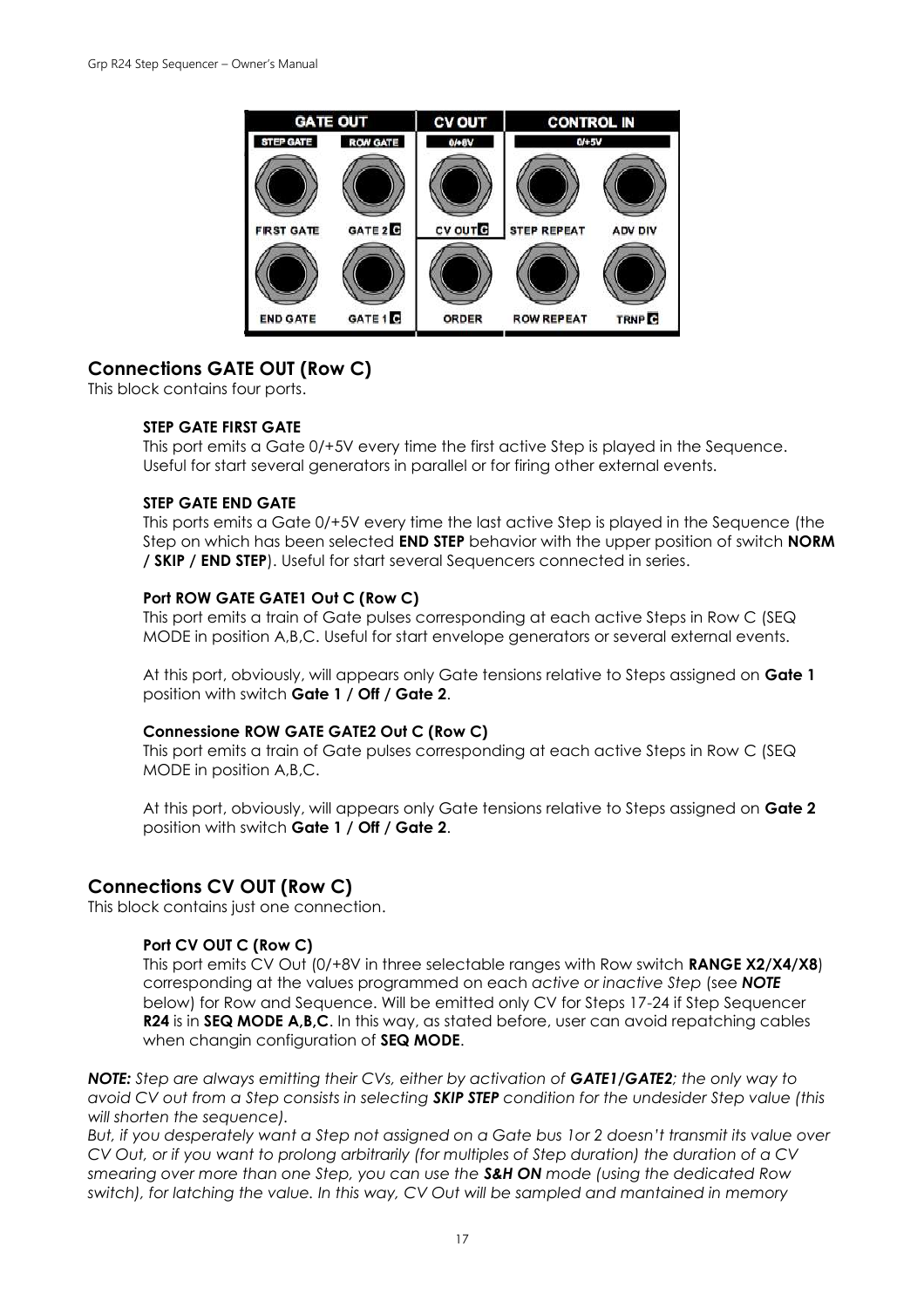*(hold) until the next Gate enabled. Only Steps assigned on GATE1/GATE2 will be allowed to transmit Out their CV values. Other CV values from Steps unassigned will be ignored.*

# **Connections CONTROL IN (Row C)**

This block of five ports permits remote control of five parameters thru external CV comprised between 0 and +5V during Sequence playback. Still, is available a Transpose Input for real-time transposing of Step values.

### **Port ORDER**

An external CV, comprised between 0 and +5V, sets **ORDER** parameter, for remote choice of advance type for all the Steps enabled. Choice with external CV turns on the corresponding LED in the **ORDER** LED column.

#### **Port STEP REPEAT**

An external CV, comprised between 0 and +5V, sets **STEP REPEAT** parameter, for remote choice of number of repetition for all the Steps enabled. Choice with external CV turns on the corresponding LED in the **STEP RPT** LED column.

### **Port ROW REPEAT**

An external CV, comprised between 0 and +5V, sets **ROW REPEAT** parameter, for remote choice of number of repetition for the Row. Choice with external CV turns on the corresponding LED in the **ROW RPT** LED column.

#### **Port CLOCK DIV**

On each Row, Step advance rate is connected at "dimension iso rhythmic" assigned to enabled Steps; starting from an arbitrary Clock density (see below on **Parameter Display** for the dividing factors applyable on Clock signals generated and received by Step Sequencer **R24**), user can choose if Steps will advance with a rhythmic division independent on each Row. Port **CLOCK DIV** is enabled to receive an external CV comprised between 0 and +5V for choosing the selected rhythmic division. Choice with external CV turns on the corresponding LED in the **CLOCK DIV** LED column.

#### **Port TRNP C (Row C)**

Adds an analog CV comprised between 0 and +5V to the programmed Step values for real-time transpose of the Sequence.

Signal received at port **TRNP B** is active on Steps 9-16 in **SEQ MODE A,B,C** avoiding repatching every time **SEQ MODE** will change.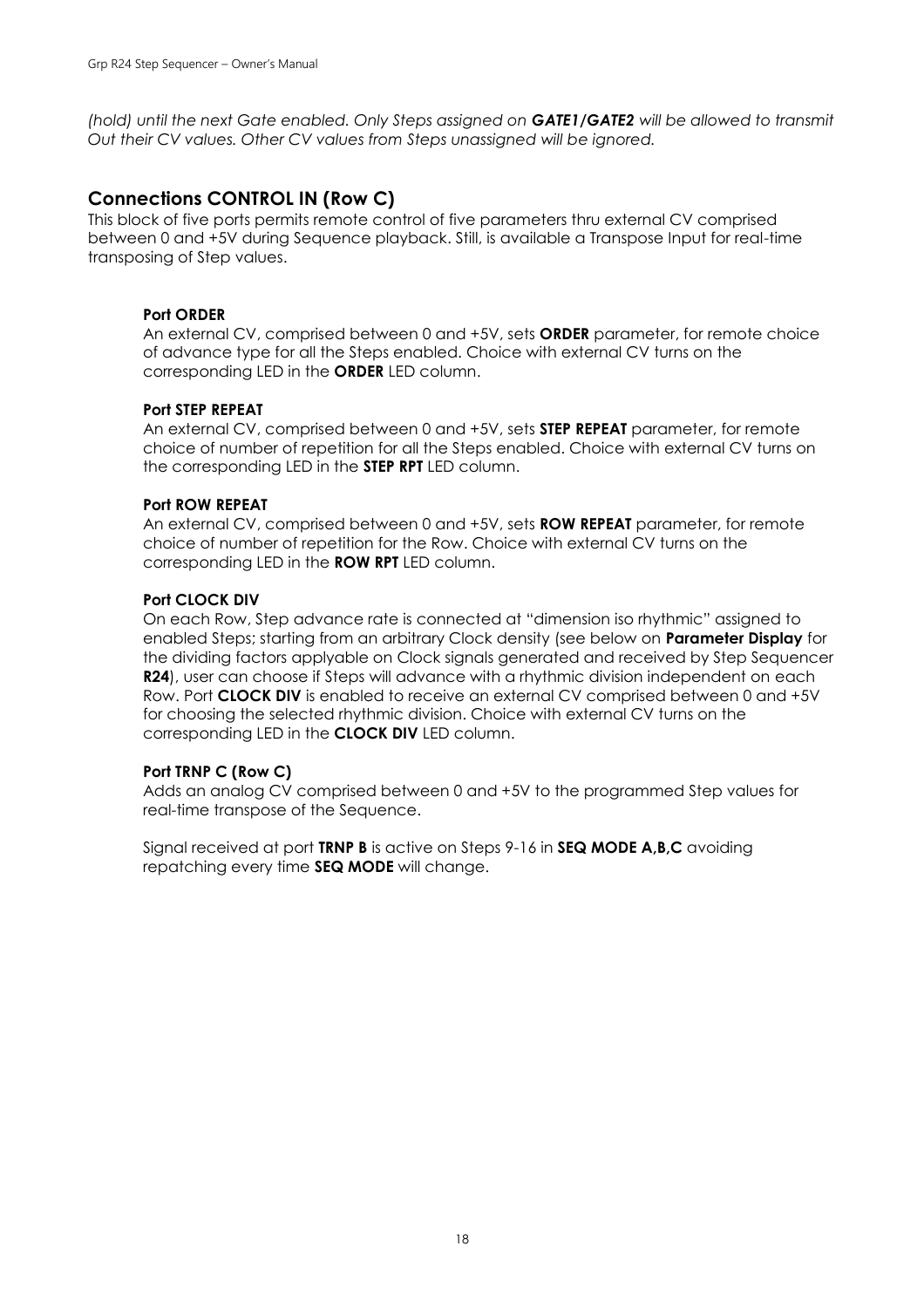

# **SEQUENCE PARAMETERS**

This section comprises all controls and selections that influence the whole functioning of **R24** Step Sequencer. There is a dedicated block of connections for remote control; see below.

| <b>ASSIGN</b> |
|---------------|
| <b>ROWA</b>   |
|               |
| VΒ            |
|               |
| WC.           |
|               |

# **Section ASSIGN**

Three selectos **ROW A**, **ROW B**, **ROW C** simplify choosing Row parameters for editing on Display.

*NOTE: in a next soft revision, the three selectors will be used together with ADVANCE MODE switches for obtain indipendence between Rows advance.* 



# **Section CLOCK**

Contains selectors for choose Clock source and control for setting playing speed of Sequence.

#### **Pot FREQUENCY**

Sets playing speed for Sequence; value is comprised between 30 and 300 BPM, you can read it on the four digit Display.

#### **Switch CLOCK SEL**

Allows selection between:

Internal Clock (position **INT**), External Analog Clock (position **EXT**),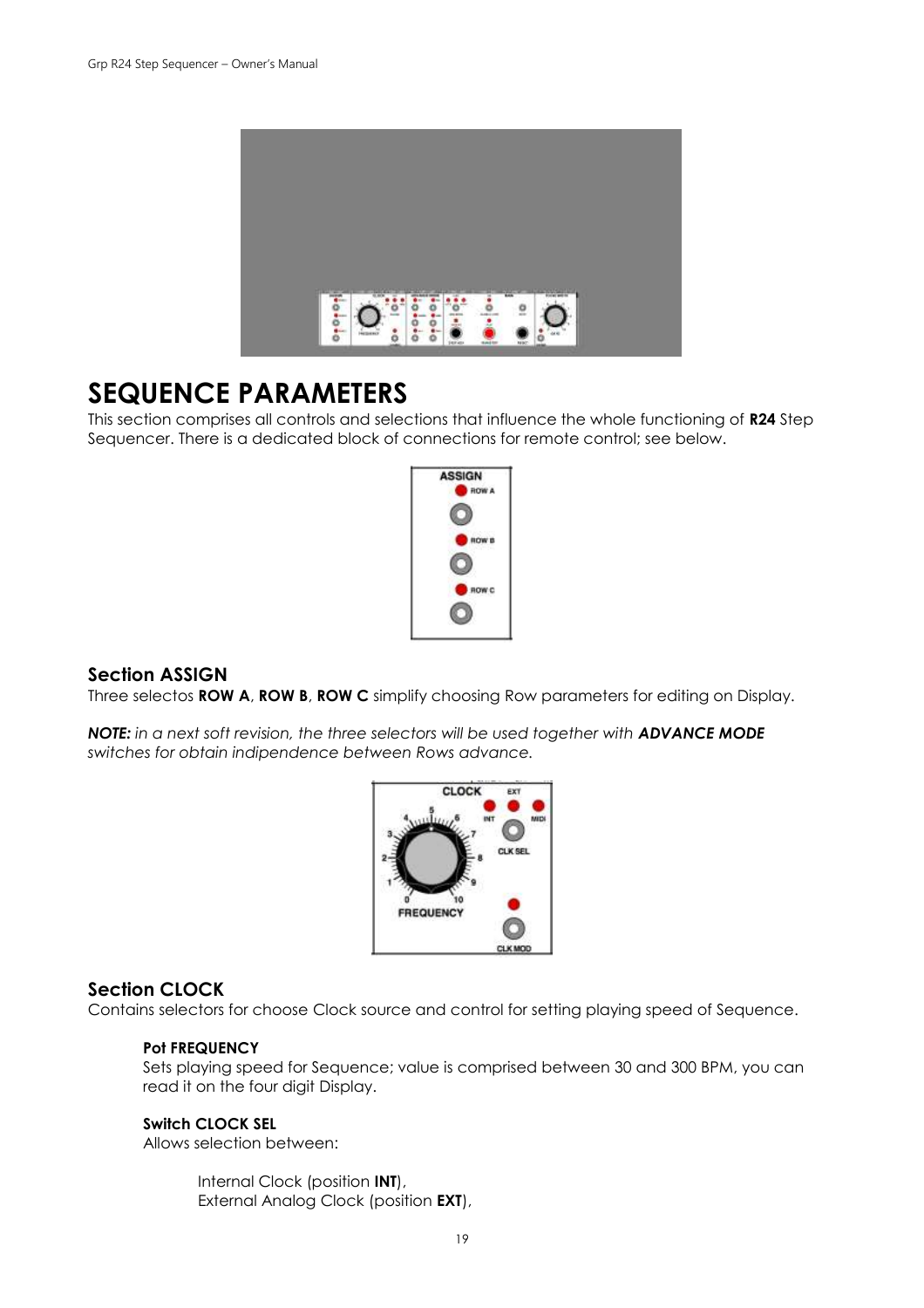MIDI Clock (position **MIDI**).

The EXT Clock signal is received at input port **CLOCK IN** available in CLOCK section of Sequencer Connections. Clock Source choosed is confirmed by corresponding LED.

#### **Switch CLK MOD**

With this switch, you can assign values from Steps in Row C to internal Clock modulation.

*NOTE: this parameter is selectable only when Sequencer is in STOP.* 



# **Section ADVANCE MODE**

Comprises selection for Sequence advance type. You can choose between:

**FW** (forward advance, from first till last Step enabled);

**BW** (backward advance – from last till first Step enabled);

**FW/BW** (advance forward and backward – from first till last and from last till first Step, with repetition of terminal Steps);

**PNDL** (advance forward and backward, without repetition of terminal Steps);

**ALT** (adance alternating Steps, following the **SEQ MODE** previously selected:

**A,B,C: ALT** plays active Steps advancing *in vertical columns A1, B9, C17, A2, B10, C18, etc;*

**A+B,C**: **ALT** plays active Steps alternating max 16 Steps on Rows A & B with active Steps from Row C;

**A+B+C**,**ALT** plays active Steps advancing *in vertical columns A1, B9, C17, A2, B10, C18, etc – same as A,B,C.*

**RND** (random advance).



# **Section MAIN**

Contains the following controls:

#### **Selector SEQ MODE**

For choosing three different Modes of organizing/playing the Rows:

**A,B,C**: the three Rows works in parallel mode, generating simultaneously eight vertical columns, each one containing three voltages for external synthesizers (e.g., Row A on Oscillator tuning, Row B on Filter Cutoff, Row C on Amplifier Gain). Each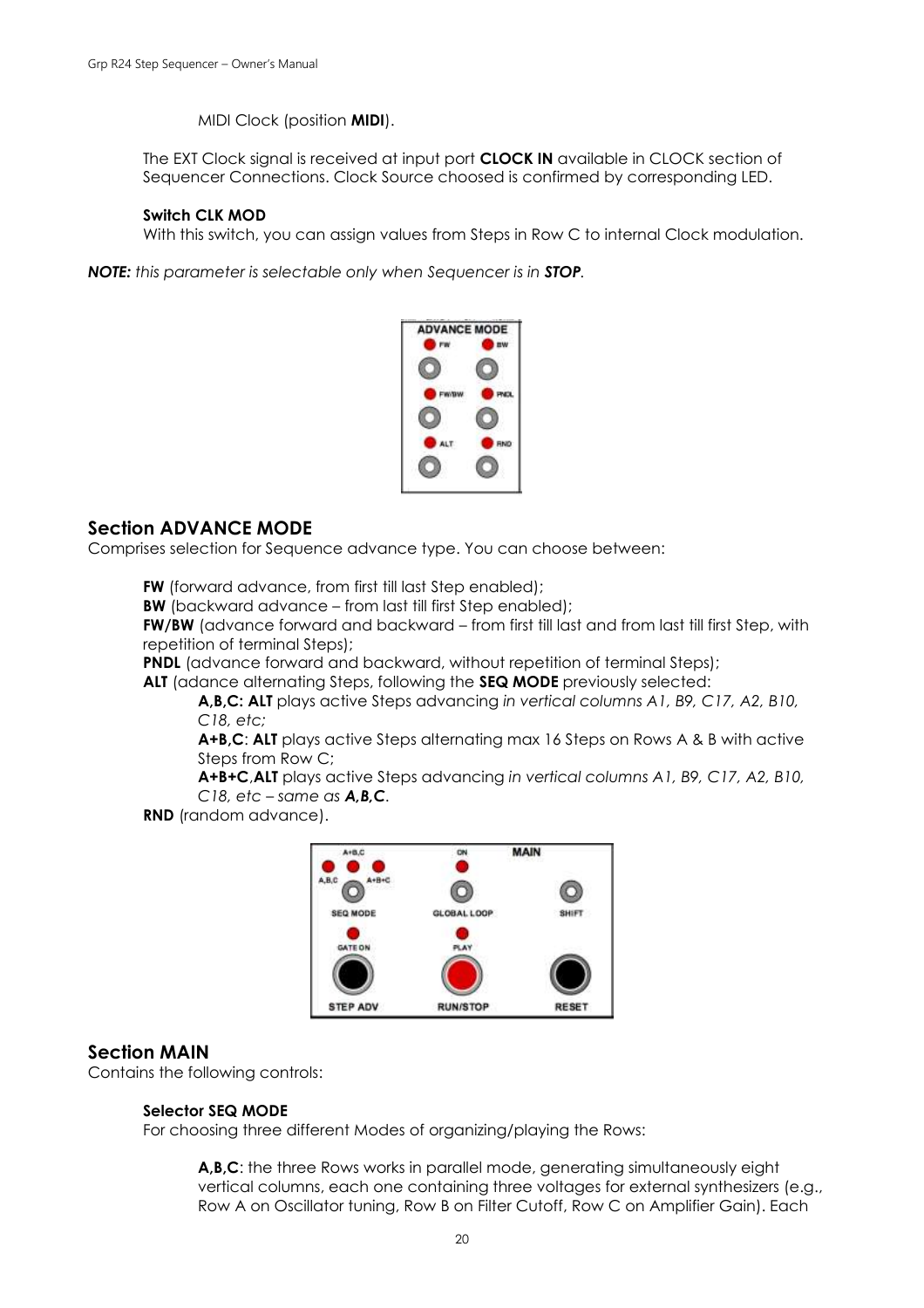Row can – on request – act indipendently with its set of parameters for iteration, ordering, advance speed, or can refers to parameters set from Row A. **A+B, C**: Rows are organized in a long Sequence (maximum length: 16 Steps) composed with Steps 1-8 from Row A and Steps 9-16 from Row B; Row C plays always in parallel mode. In this way, you can have 16 separate tunings (Row A and B) with 8 accents programmed on Row C. By Default, Rows A and B shares iteration,and order, and adance speed programmed for Row A; Row C can be set independently.

**A+B+C**: the three Rows are organize in a single, long, Sequence of 24 Steps. By Default, Rows A, B and C shares parameter settings from Row A.

Selected configuration is confirmed by corresponding LED.

*NOTE: here, as in other similar cases, it is worth noting that the flexibility offered by Step Sequencer R24 can lead to meaningless or useless configurations. Be careful.*

#### **Switch GLOBAL LOOP**

Enable or disable unconditioned repetitions for Sequence. In **OFF**, Sequence will play just one time, then Sequencer will stops; but if, in **OFF**, musician sets value **X2**, **X3**, **X4**, ∞ in Row control units (according to **SEQ MODE** previously selected), each Row can repeats independently for "real time remix" of the whole Sequence. **GLOBAL LOOP** enable is confirmed by corresponding LED.

#### **Switch SHIFT**

For choosing alternative meanings on main panel commands. In software revision 1.0, **SHIFT** inverts scrolling direction of parameter values contained in Rows control units. **SHIFT** On is confirmed by corresponding LED.

#### **Button STEP ADV**

For adance one Step at time during Sequencer programming and Step tuning; with **STEP ADVANCE**, Step Sequencer **R24** emits Gate Out at 100% of duration, mantaining constantly open envelopes with enough Sustain level, facilitating oscillator tunings and Step value settings.

Step advance and Gate On are confirmed with corresponding LEDs.

#### **Button RUN/STOP**

Start playback (**RUN**) or stop playback (**STOP**) for selected Sequence. A second pressure after **STOP** will restart playback from the point where it left off (*Continue* behavior); if instead you press **RESET** button (see below), playback will restart from the very beginning of Sequence.

**RUN** is confirmed by LED.

#### **Button RESET**

Reset Sequence taking back to first active Step for playback. Can be used during program and Step tuning procedure, or during playback for *stuttering Sequence*.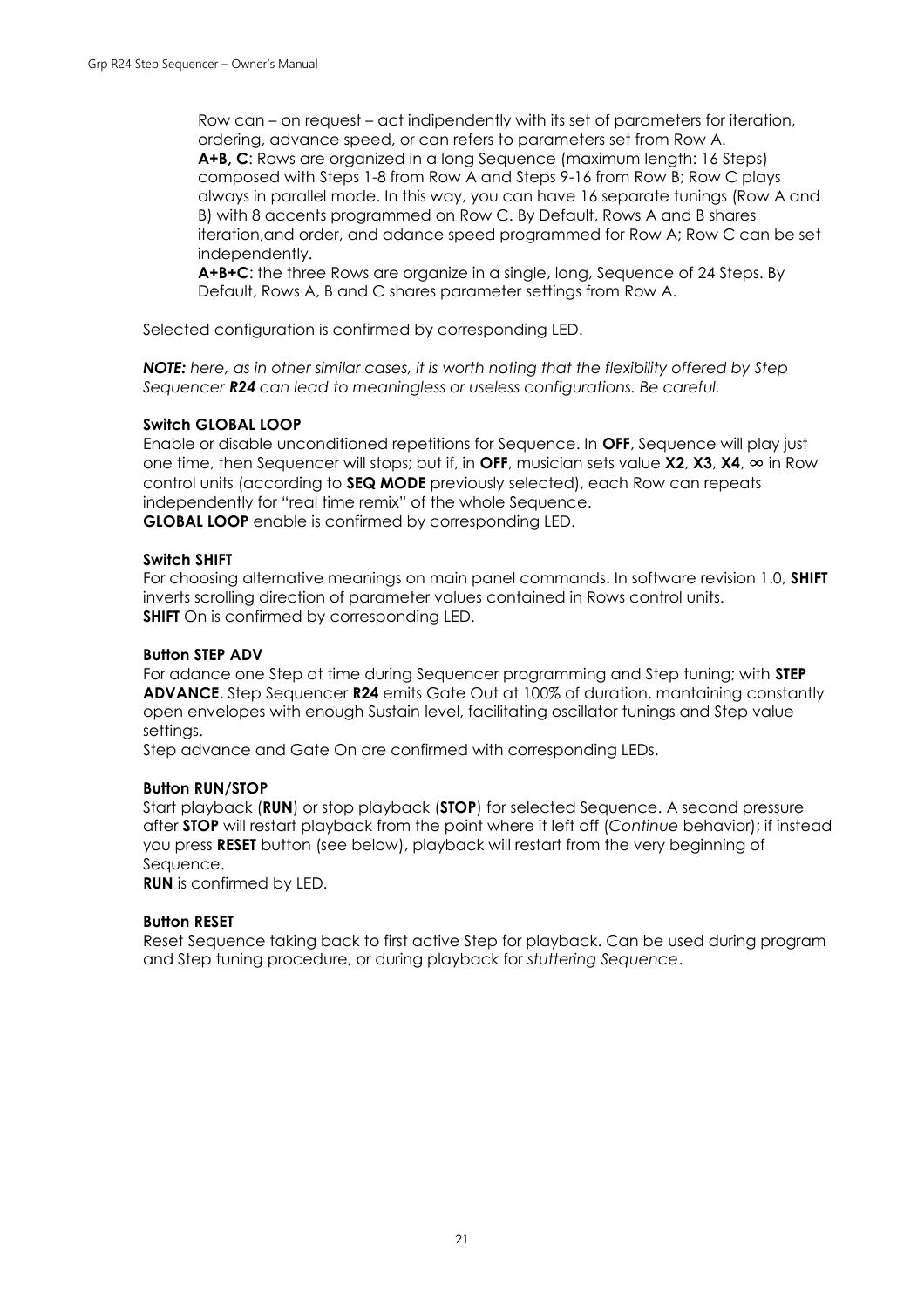

#### **Section PULSE WIDTH**

Contains controls for varying simmetry in Sequence PW Gate; by default, Gate has a on/off percentage at 50%, it can vary form full *staccato* (min PW value) to full *legato* (max PW value).

#### **Control GATE**

Sets GATE percentage for all active Steps in Sequence.

*NOTE: as you can imagine, this command is active only on Internal Clock and MIDI Clock (positions CLK SEL INT and MIDI); the command is inactive on analog EXT Clock received at port CLOCK IN. In this case, Gate percentage is set by default at 50% and cannot be modified – unless not to act directly on external Clock source (e.g., modifying the length of sync pulse used).*

#### **Switch PW MOD**

For assign values programmeg in Row C Steps to modulate Gate PULSE WIDTH. Assignment is confirmed with corresponding LED.

*NOTE:* This parameter can be enabled only when Sequencer is idling in **STOP**.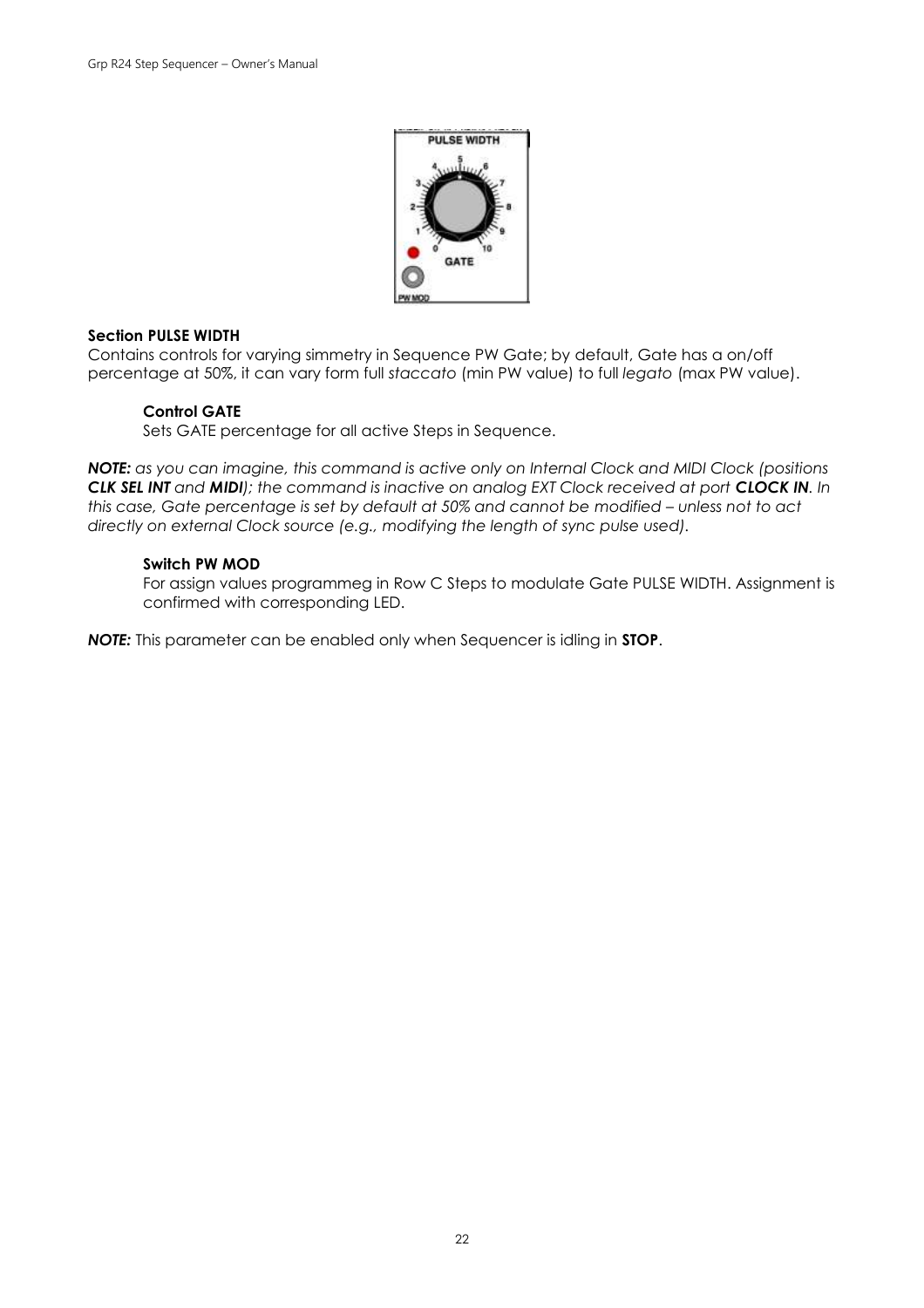

# **SEQUENCE CONNECTIONS**

Contains connections for remote control of main parameters of the whole Sequencer.



# **Section REMOTE**

This section contains four ports.

**RUN/STOP**; Sequence play or stop. Remote control needs a Gate On transient rising from 0 to +5V; this port uses only positive-going transient in Gate On; first Gate On received starts Sequenc, second Gate On received stops Sequence. Negative-going transient (from +5V to 0V will be ignored).

**LOOP ON/OFF**; remote enable/disable for **GLOBAL LOOP**; port reads positive-going transient from 0V to +5V (e.g. Gate On works perfectly). Negative-going transient (from +5V to 0V will be ignored).

**RESET**; remote control for take back Sequence to its first valid Step. This port espects a momentary closing switch (e.g. from Damper Pedal), *not* a Gate.

**GLIDE ON/OFF**; remote on/off for Portamento/Glide on all three Rows. Port espects a positive-going transient from 0V to +5V (e.g. Gate On works perfectly). Negative-going transient (from +5V to 0V will be ignored).

# **Section CLOCK**

Contains two ports for transmitting (**CLOCK OUT**) and receiving (**CLOCK IN**) analog TTL clock signal from an external source, a second Sequencer, a square-wave LFO or whatever. Cl.ck pulses received should be 0/+5V with max 100 msec of duration.

*NOTE: when R4 is in EXT CLOCK mode, user can press RUN button in advance - before unit will receive the external clock pulse train – or "press in time" trying to catch the perfect downbeat on Ext Clock. For more stable results and for easyness of in-time start, is strongly recommended to use MIDI Clock* 

# **Section CONTROL IN**

Contains four ports for receiving external CV (0/+5V) apted to remote controlling the following parameters: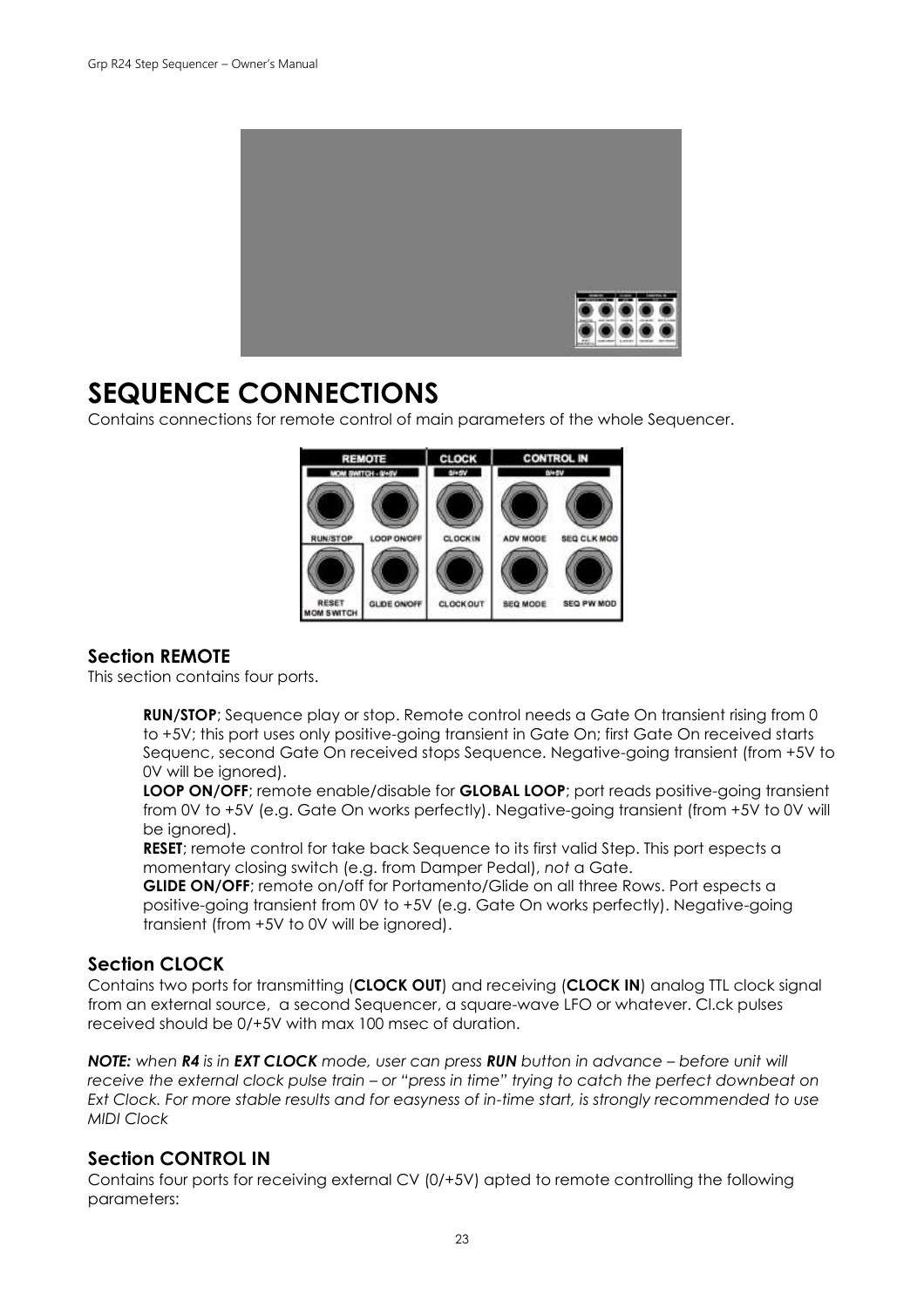**ADV MODE**; FW, BW, FW/BW, PNDL, ALT, RND; **SEQ CLK MOD**; On/Off; **SEQ MODE**; A,B,C; A+B,C; A+B+C; **SEQ PW MODE**; On/Off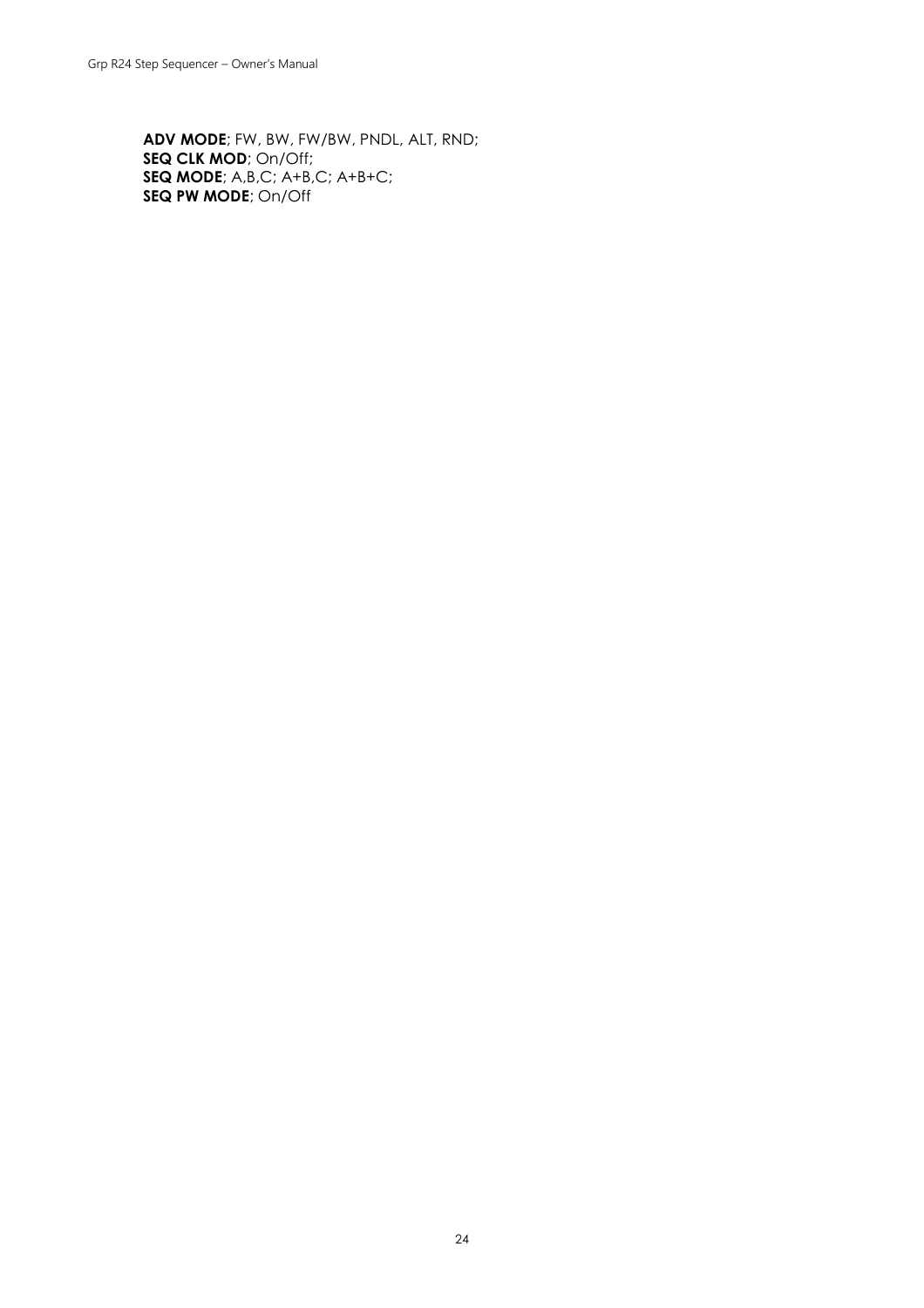

# **SECTION GLOBAL SETTINGS – PARAMETER DISPLAY**

From here, you'll gain access to functions and parameters on Display, the whol world *under the hood* of Step Sequencer **R24**.



All operations are made with buttons **PROGR**, **STORE** and the couple **INC** (pointing up arrows) and **DEC** (pointing down arrow). Every command has an abbreviated form displayed on the four alfanumeric digits.

# **From BPM screen to Menus in Parameter Display Section**

At power-up, after a brief check, **R24** sets on *BPM screen*, visualizing actual BPM speed; you can vary speed with **FREQUENCY** control in **CLOCK** Section near the Display.



Picture above shows **DISPLAY** at 120 BPM. This screen is *external* to Menu organization of parameters and is visible during the whole standard playback of Step Sequencer.

#### **Navigation**

Pressing PROG button, you'll leave BPM screen and enter into programming Menus.

*NOTE: accessing to Menus is possible only when Step Sequencer R24 is in STOP.* 

With buttons **INC** and **DEC**, you'll pass thru in cyclic rotation all available parameter's Menus; each Menu contains one or more parameters, each one with its own set of choices.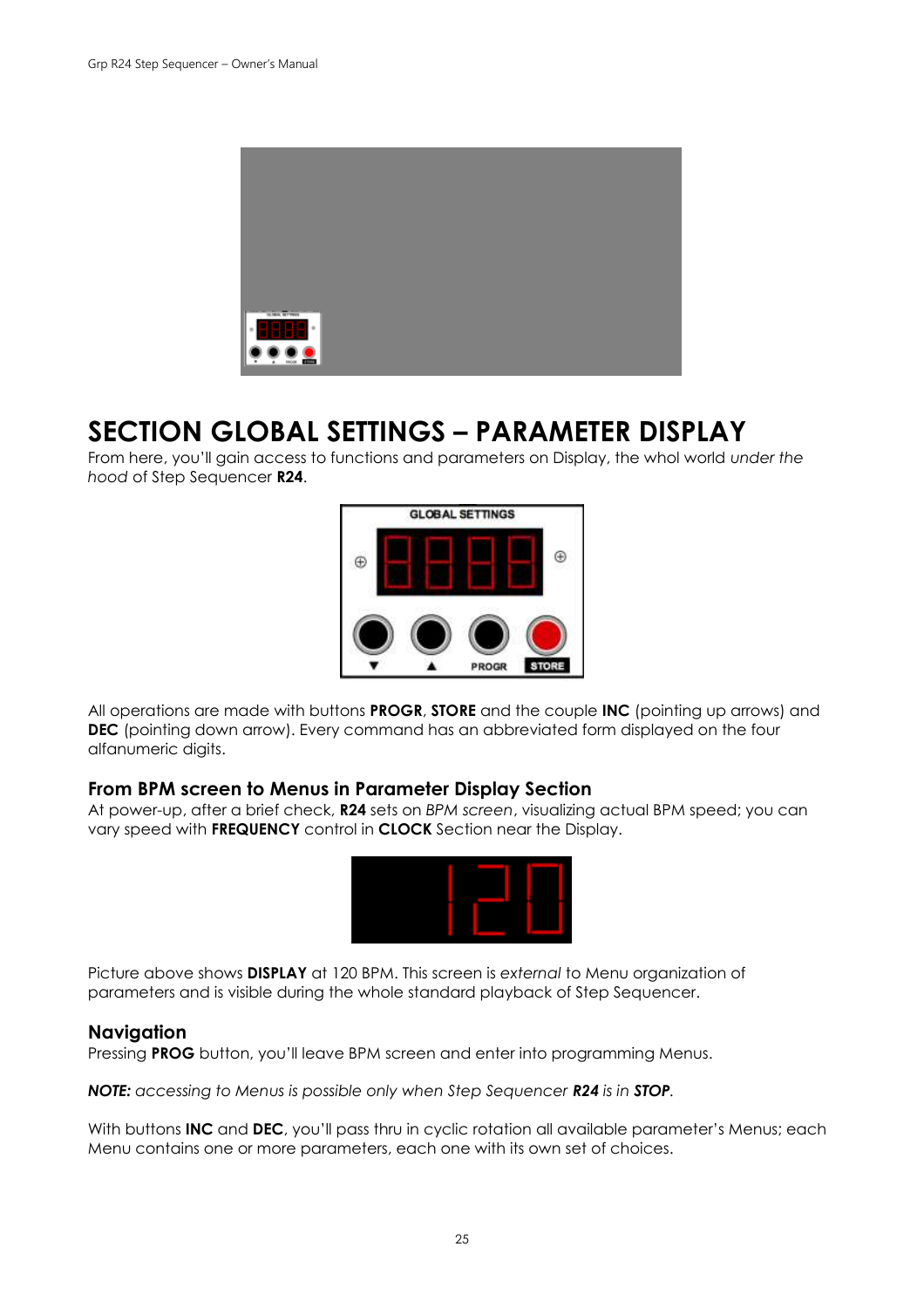Once you reach desired Menu, you can enter into with **PROGR** button and, with buttons **INC** and **DEC**, you'll scoll all available parameters in Menu. If necessary, you can specify *which Row* will be set for receive parameter's data; Row **A, B** or **C** is selected with buttons **INC** and **DEC**.

*NOTE: Row desired can be easily selecet with three switches ASSIGN ROW A, ROW B and ROW C.*

Variations in parameter's value will be programmed with buttons **INC** and **DEC**; you'll permanently write each edit value with **STORE** button and you'll go back to *Menu name*. If you prefer abort operation without save anything, press repeatedly **PROG** button for go back to parameter name.

Exiting from Menu, or changing Menu is obtained with **INC** and **DEC** buttons.

*NOTE: Parameter organization and availability will vary with soft revisions. Following description adapts on Rev. 1.0.*

# **Available Menu**

In Rev 1.0, there are the followings parameter's Menus:



**MIDI**

All MIDI parameters separately editable on each Row.



**TIME DIVISION**

Define how **R24** Step Sequencer will advance against Clock.



# **FUNCTION**

The four function available to be assigned – Row per Row – on position **FNC 1** and **FNC 2** of switch **OFF / FNC1 / FNC 2**.



# **CLOCK**

Pulse clock density for each Step, freely adjustable for **CLOCK IN** and **CLOCK OUT**.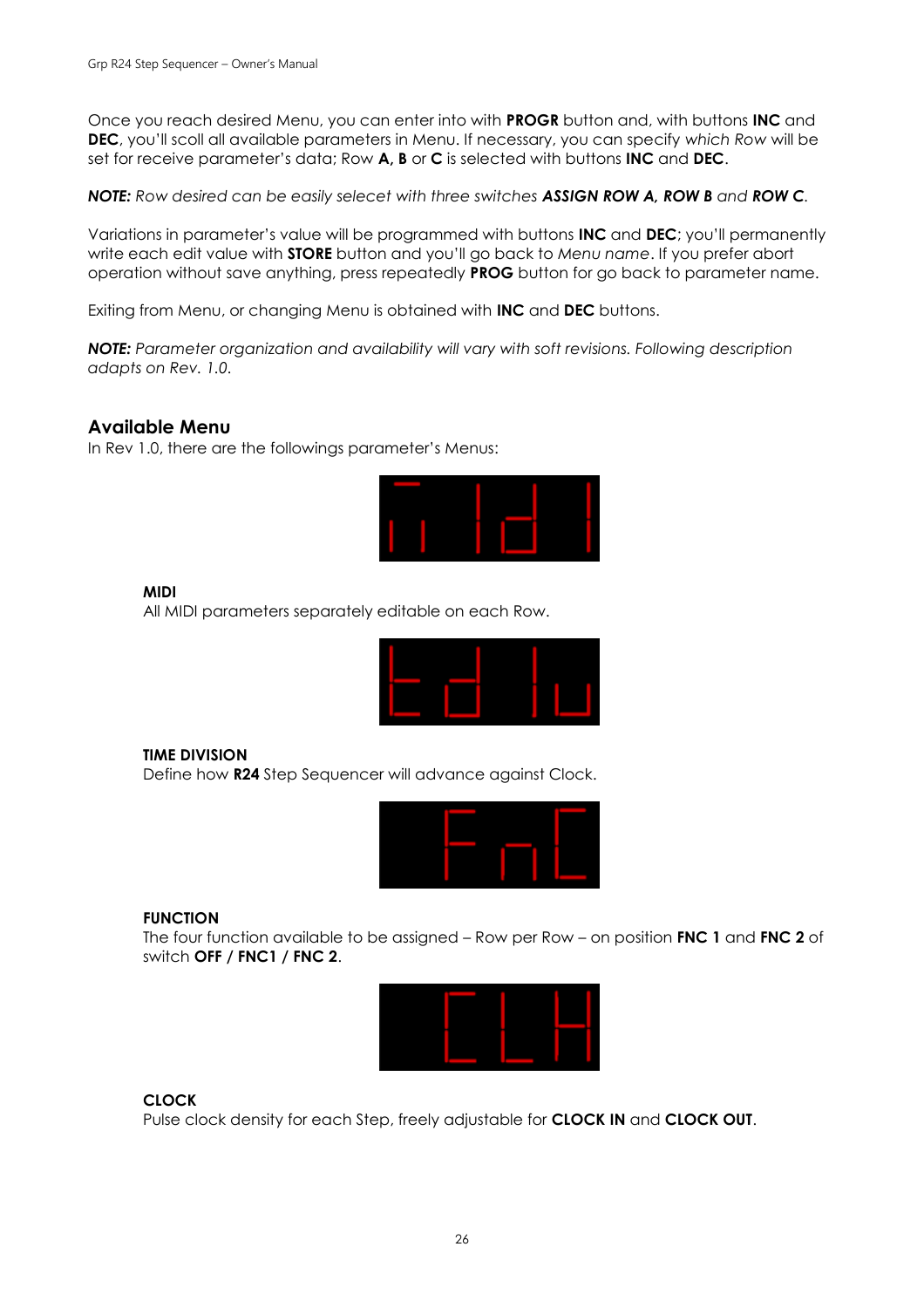

#### **MEMORIES**

Writing and reading procedures for 64 internale memories.



### **ORDER**

User's programmable law for reading Steps in a specific order. There are 24 available memory locations.



### **CLOCK DIVISION**

Dividing Clock factor separately adjustable on each Row.



#### **FACTORY**

Servicing routines not available for user.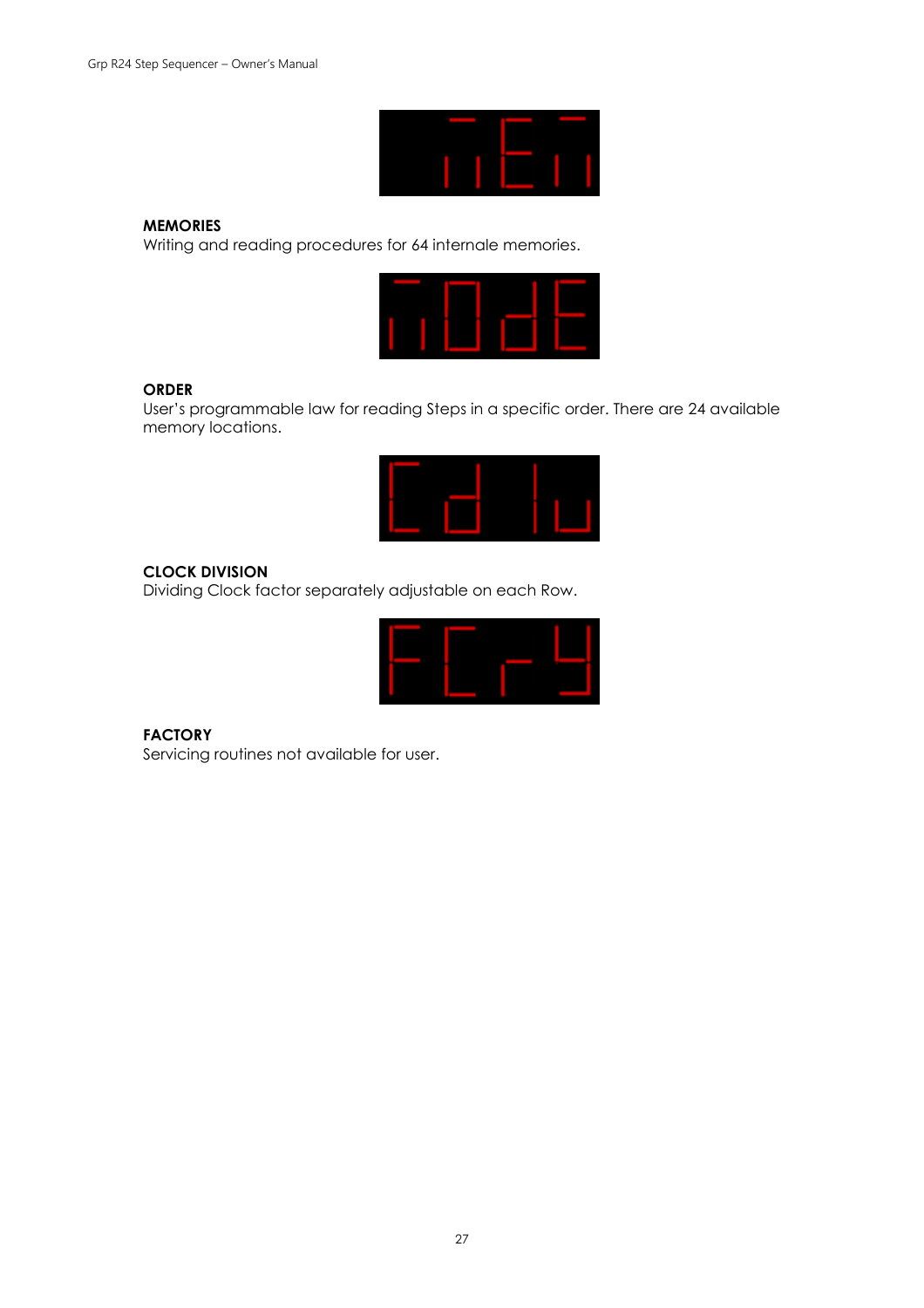

# **Menu MIDI**

Parameters and settings are independent on each Row A, B or C. MIDI Menu is reachable with **INC**  and **DEC** buttons; with **PROGR** button, you'll enter into the Menu and, once inside, you'll scroll available parameters with buttons **INC** and **DEC**; choosed parameter is confirmed with **PROGR** button; parameter's value will be edited with **INC** and **DEC** buttons. Still, with **STORE** button, you'll confirm all your edits ad, with **PROGR** button, you'll go back to Menus architecture.



# **Parameter Channel Transmit**

#### **(Row A, B, C; Value 01-16)**

Select independently on each Row A, B or C, MIDI Channel for transmitting Step values.

- After confirming parameter (**PROGR** button), you should select Row desiderd (select A,B or C with buttons **INC** and **DEC**).
- Confirm you Row choice with button **PROGR**.
- With buttons **INC** or **DEC**, choose desired MIDI Channel (from 01 to 16).
- Write your choice with **STORE** button, *go back to parameter heading* (picture above).



# **Parameter Channel Receive**

#### **(Row A, B, C; Vale 01-16)**

Select independently on each Row A, B or C, MIDI Channel for receiving MIDI Notes Step values used like real-time transpose of programmed sequences.

- After confirming parameter (**PROGR** button), you should select Row desiderd (select A,B or C with buttons **INC** and **DEC**).
- Confirm you Row choice with button **PROGR**.
- With buttons **INC** or **DEC**, choose desired MIDI Channel (from 01 to 16).
- Write your choice with **STORE** button, *go back to parameter heading* (picture above).

*NOTE: From parameter display (as pictured above), you can go back at available parameters Menu with STORE button. Every time you'll prefer to abort edit, from parameter's value window, just press PROGR button for go back to parameter display.* 

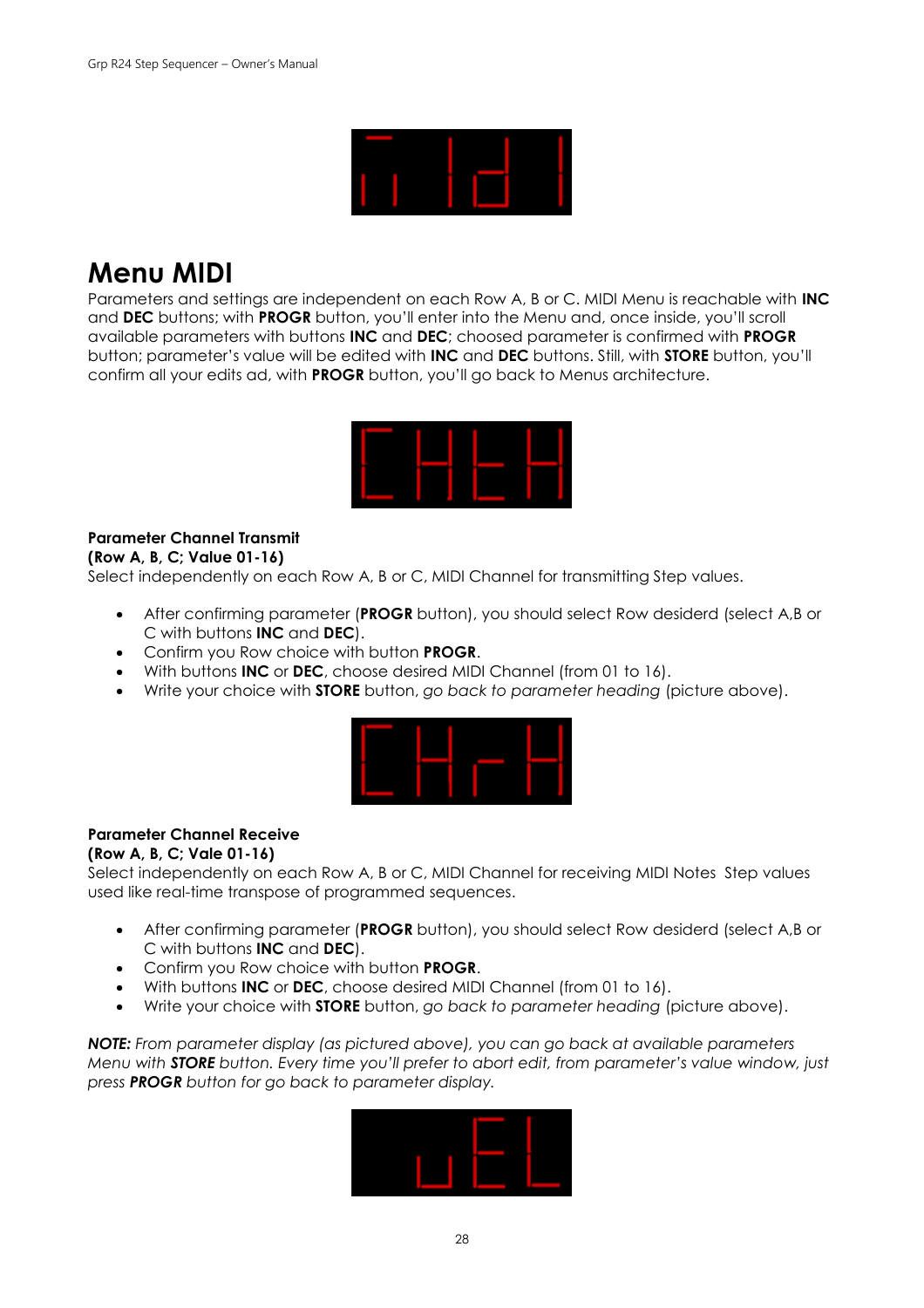# **Parameter Velocity**

### **(State On/OFF, Fila A, B; Value 0-127)**

You can use programmed Step values in Row C like *Key Velocity values* (e.g. second Data Byte) applyable to programmed note in Rows A, B or A&B. This can be handy when Sequencer is in **SEQ MODE A,B,B** or **A+B,C**. When Sequencer is in Mode **A+B,C**, key velocity data programmed on Row C will be applied on both Steps 1-8 and 9-16, with respect for Offsets programmed on each Row. See below.

- After confirming parameter (**PROGR** button), choose Velocity On or Off with buttons **INC** and **DEC**.
- *When ON, Row C stops transmitting MIDI Notes and translates programmed Step values as Key Velocity applyable on Row A, B or A&B.*
- Once reached **ON** for Velocity with button **PROGR** (you can choose On or Off on DisplayA), confirm with button **STORE**.
- With buttons **INC** or **DEC**, choose Row A, B or A&B for Velocity; confirm choice with button **PROGR**.
- Set the *maximum velocity value* (between 0 and 127) applied to Step 17-24 fully clockwise; otherwise, exit with button **PROGR** for go back to parameter name.
- Confirm and write your edit with button **STORE**.

*NOTE: With this parameter, is it possibile to subdivide MIDI Note On programming over two Sequence Rows: Rows A and B will produce always first data byte, with MIDI Note number for each Step (with user's selectable MIDI Channel); Row C will produce only the second data byte. As you can imagine, if for some reason, Rows A or B doesn't transmit MIDI note, Key Velocity alone is useless. Be careful.* 



# **Parameter Low Note**

#### **(Row A, B, C; Value 12, 24, 36, 48, 60, 72)**

Sets lowest MIDI note assigned independently on each Row for fully counter-clockwise position of Steps. This is a *double* parameter: it works on both MIDI In (real-time transpose) and MIDI Out (Sequencer outputted value). Parameter's values available allows choosing between "C note" values on keyboard expressed in decimal numbers. So, is it possibile to select C1 (MIDI Note 12), C2 (MIDI Note 24), C3 (MIDI Note 36), C4 (MIDI Note 48), C5 (MIDI Note 60), C6 (MIDI Note 72), C7 (MIDI Note 84).

- After confirmed parameter with button **PROGR**, select working on MIDI receiving data (**IN**) or MIDI transmitting data (**OUT**); select with buttons **INC** and **DEC**.
- Then, select desiderd Row with buttons **INC** or **DEC** *or* with switches **ROW A**, **ROW B**, **ROW C** on the front panel. Confirm your choice with button **PROGR**.
- Select desided numeric value (12, 24, 36, 48, 60, 72, 84) with buttons **INC** or **DEC**.
- Confirm with button **STORE** (go back to parameter's name) or abort with button **PROGR** (and go back to Row selection).

*NOTE: this "offset" parameter for lowest note is active only on MIDI port ad has absolutely no value over analog ports CV OUT. Analog CV emitted when Step value is in full counter clockwise position is always 0 Volt.*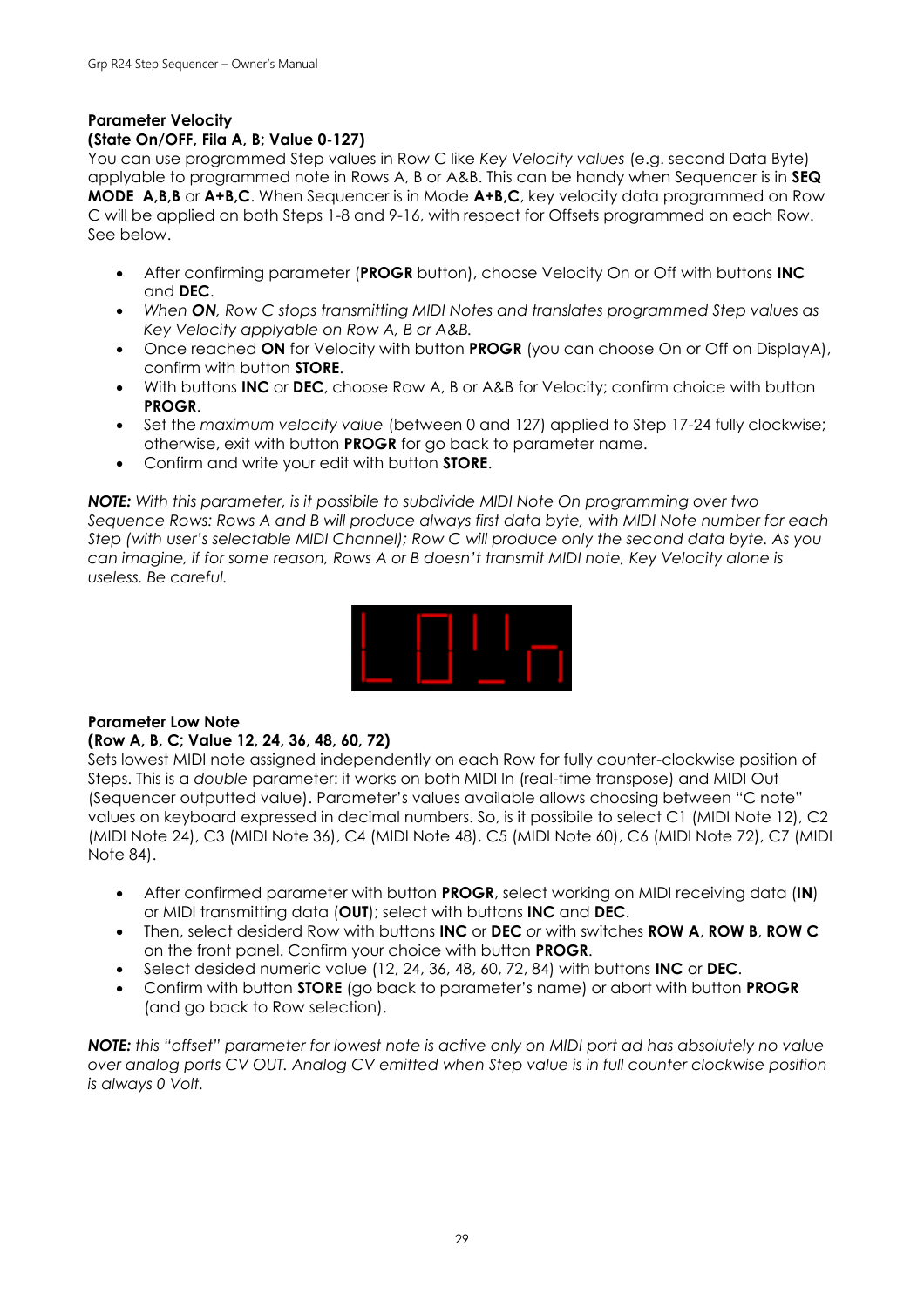

# **Parameter Transpose**

**(Mode 1 / Mode 2)**

Select the way **R24** works with incoming MIDI Notes for real-time transpose.

- In **MODE 1**, **R24** should receive MIDI Notes on all *three* channels corresponding at Rows A, B and C (See above, parameter **MIDI/Channel Receive**).
- In MODE 2, the three Rows A, B and C, will be simultaneously real-time transposed using just MIDI Notes received on Row's A MIDI Channel.

Selection, editing and confirming for parameter is as usual:

- Once confirmed MIDI Menu (button **PROGR**), select with **INC** or **DEC** the Transpose parameter; Display reads like picture above.
- Confirm parameter choice with button **PROGR**.
- Chooose Mode 1 or 2 with **INC** or **DEC** and confirm with **STORE**.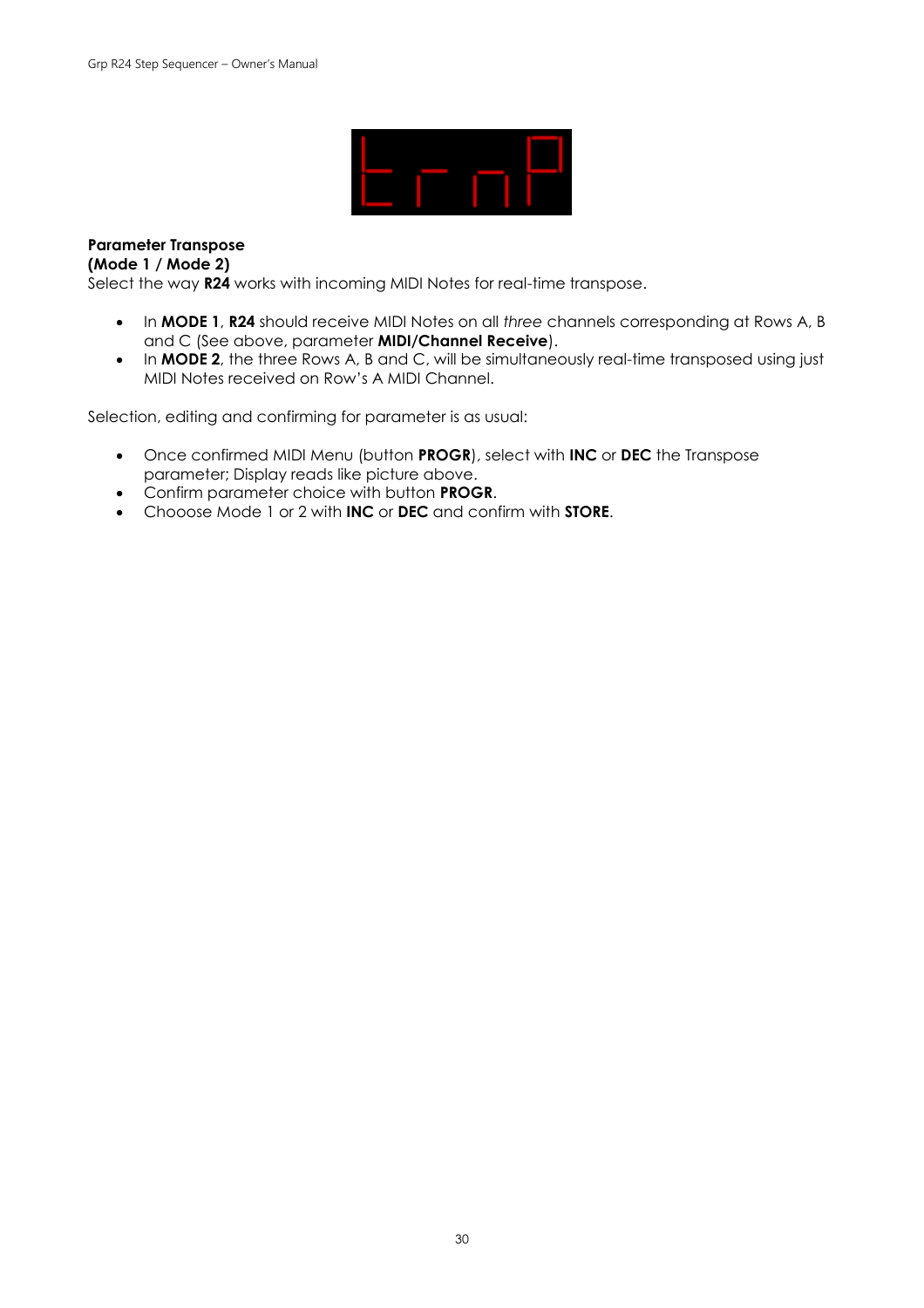

# **MENU TIME DIVISION**

Contains only one parameter for defining – *in common for all three Rows* – rhythmic value of Steps evaluated *against Clock MIDI, INT or EXT*.

*NOTE:* To obtain an independent advancing speed on each Row, use CLK DIV parameter, *available on each Row's control unit (Front Panel, column at right of Steps):* 

#### **Parameter Time Division**

#### **(1, 1t, 2, 2t, 4, 4t, 8, 8t, 16 default, 16t 32)**

The dividing factor/rhythmic value for Step applied to Clock sources is valid for all three Rows.

- Confirm MIDI Menu (**PROGR** button); select parameter Time Division (buttons **INC** or **DEC**).
- Confirm parameter with **PROGR**.
- Choose dividing factor/rhythmic value for Step with **INC** or **DEC**, confirm with **STORE**.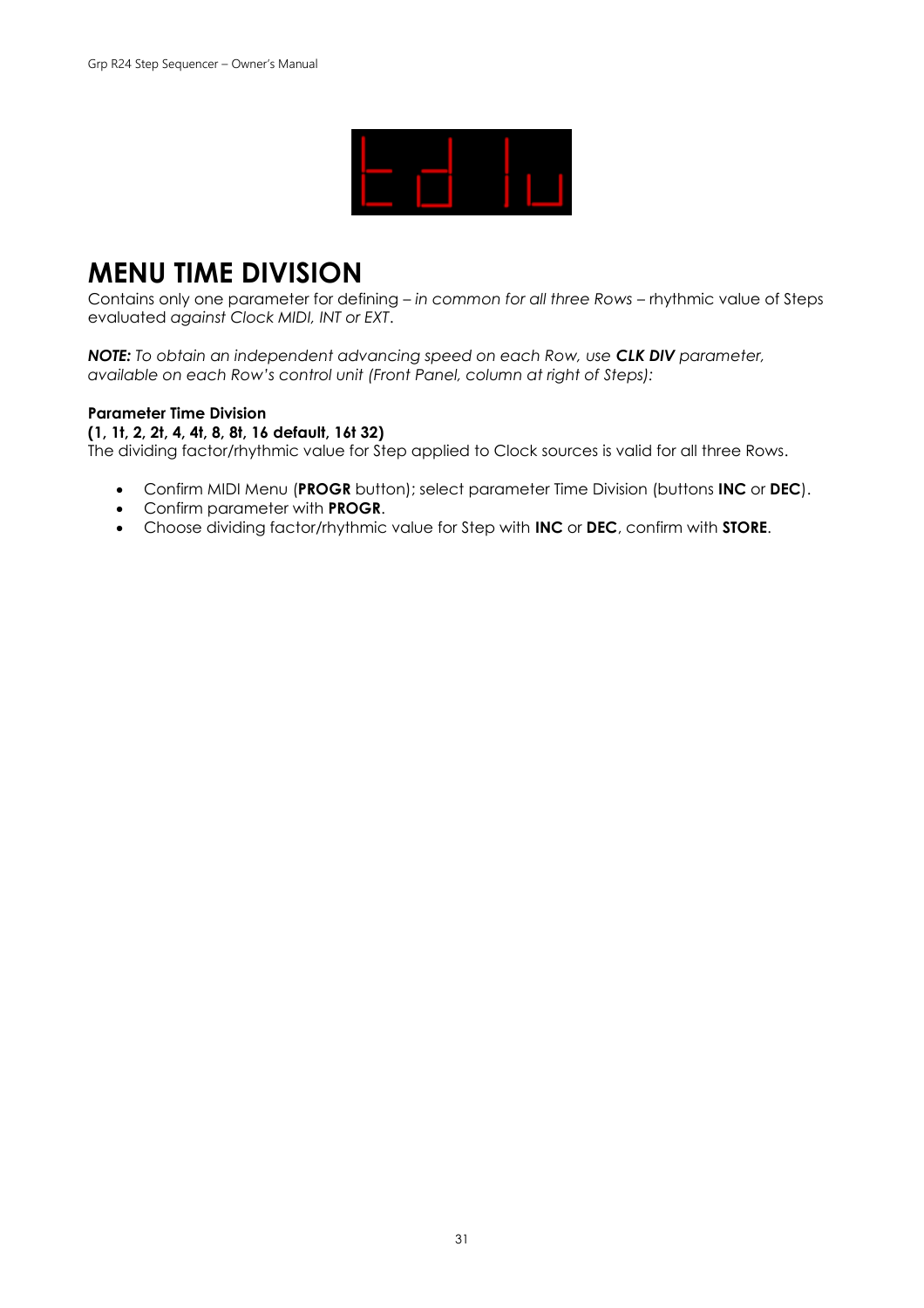

# **MENU FUNCTION**

Contains a menu of *functions* applyable independently on Rows A, B and C. Each Row can have *a couple* of functions freely user's selectable and assigned on both physical position of switch **OFF / FNC1 / FNC2** available on each Step.

### **Parameter Function**

### **(Row A, B, C, Function # 1, 2, 3, 4)**

In Rev 1.0, there are *four* functions available:

- Function 1 = Portamento On/Off independent on each Step.
- Function 2 = Double Ratchet on each Step.
- Function 3 = Triple Ratchet on each Step.
- Function 4 = Quadruple Ratchet on each Step.

*NOTE: When selecting individua Portamento On/Off, each Step can have or not have the typical "slide" behavior. Portamento speed is always defined with PORTAMENTO control independently available on each Row.*

*NOTE: Step duration will remains the same, on every density of Ratchet/bounces. E.g., if a Step lasts one quarter note, dual Ratchet will create two eigth notes; triple Ratchet will create three tripleted eight notes; quadruple Ratchet will create four sixteen notes.* 

This is the procedure for reach the parameter, choose desired Row and select, on each Row, *the couple* of functions available.

- Reach the Function Menu with **INC** and **DEC**; confirm with **PROGR**.
- With buttons **INC** and **DEC**, choose desiderd Row, confirm with **PROGR**.
- With buttons **INC** and **DEC**, choose **FNC1** or **FNC2** (corresponding on commands assigned to middle and upper position of switch **OFF / FNC1** / **FNC2** available on each Step.
- Confirm with **PROGR**.
- Choose function number desired (1-4; see above); confirm choice with **STORE** or abort and go back to Row selection with **PROGR**.

*NOTE: FNC1 and FNC2 selection is independent on each Row for switch Step OFF/FNC1/FNC2, with no respect for SEC MODE selected. This can lead to extremely flexibility in working condition (Steps 1-8 behavior can be different from Steps 9-16 behavior), but either to a potentially confusing condition. Be warned.*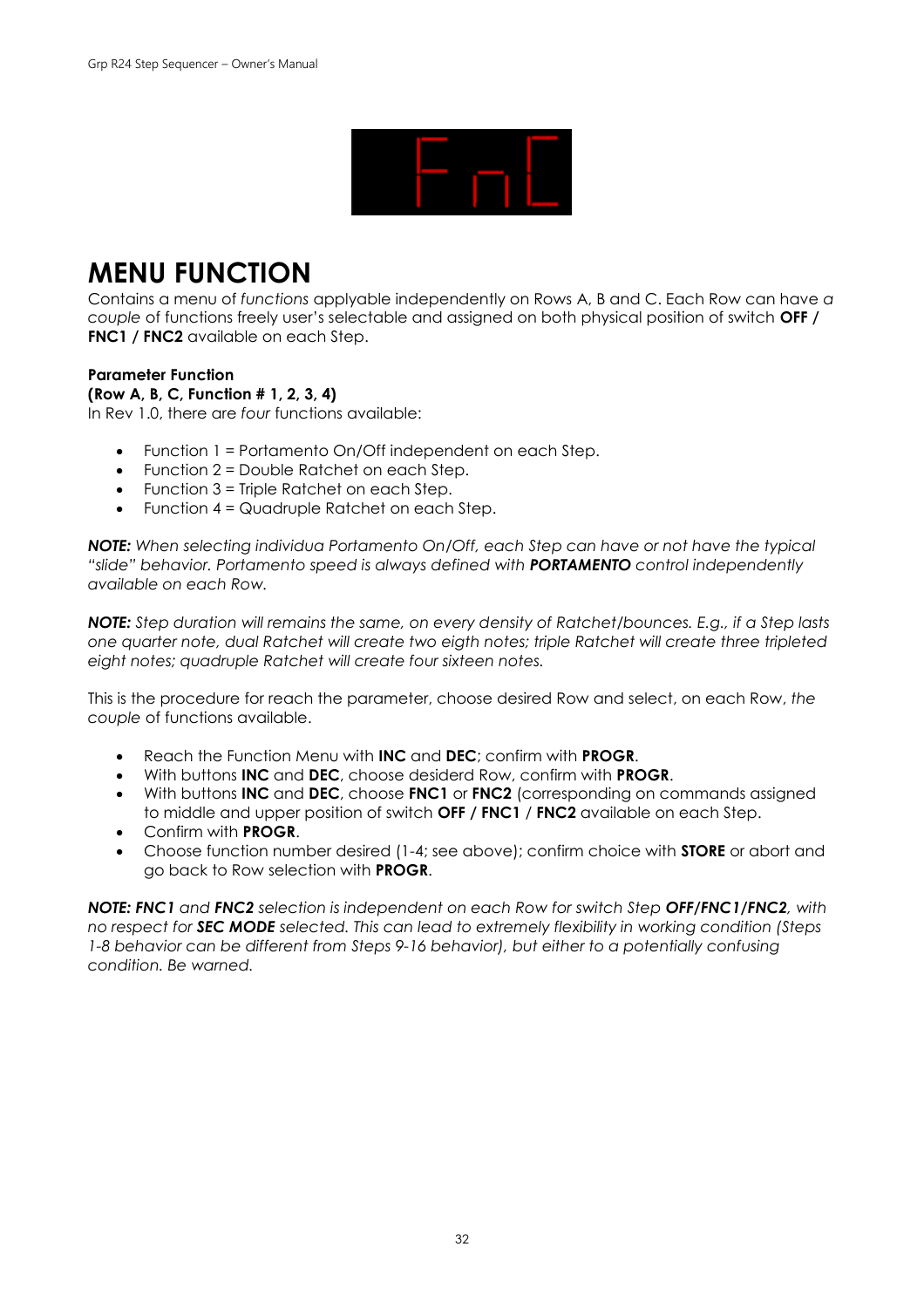

# **MENU CLOCK**

Sets *density* of Clock pulses transmitted on **CLOCK OUT** port and received at **CLOCK IN** port needed for advance each Step.

### **Parameter Clock**

#### **(Clock Out, In; Density 1, 24, 48**

On density 1, each pulse received at port **CLOCK IN** will advance one Step in Sequence; if density selected is 24 or 48, you'll need 24 or 48 pulses to advance one Step in Sequence.

*NOTE: Clock density output cannot be superior to density selected for Clock In.* 

- Select Clock Menu with **INC** and **DEC**; confirm with **PROGR**.
- Select Clock **IN** or **OUT** with **INC** and **DEC**; confirm with **PROGR**.
- Select desired density (1 pulse per Step, 24 pulse per Step, 48 pulse per Step) with **INC** and **DEC**; write with **STORE** (go back to Menu Clock), abort with **PROGR** (go back to In/Out Selection).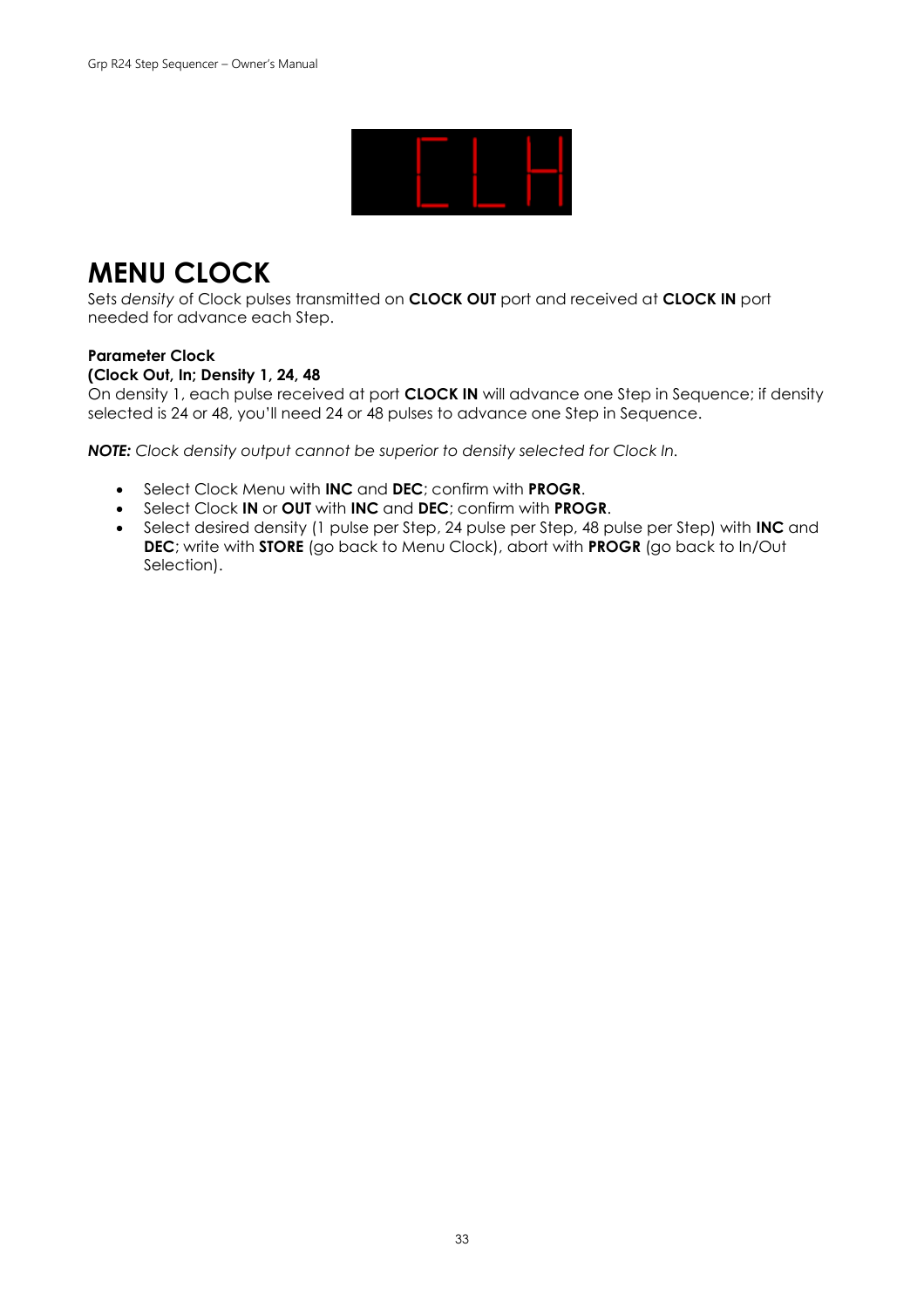

# **MENU MEMORY**

Contains commands for write or read data into 64 available memory locations o **R24**. Contains too access to *Panel Mode* (e.g. user works with "the real physical position" of all control on the front panel. Keep in mind that writing memory saves *all* panel and display parameters.

# **Parameter Read**

**(Location 1-64)**

- Select Memory Menu with **INC** and **DEC**; confirm with **PROGR**.
- Choose READ (for read from memory) with **INC** or **DEC**; confirm with **PROGR**; display will shows **LOAD** briefly.
- Select desiderd memory location *someone should have save something into R24 –* with **INC** and **DEC**; confirm with **STORE** or abort with **PROGR** (go back to screen READ/WRITE).

#### **Parameter Write (Location 1-64)**

- Select Memory Menu with **INC** and **DEC**; confirm with **PROGR**.
- Choose WRITE (for saving in memory) with **INC** ord **DEC**; confirm with **PROGR**.
- Select desiderd memory location with **INC** or **DEC**; confirm with **STORE** (Sequence will be saved) or abort with **PROGR** (go back to screen READ/WRITE).

# **Parameter Pan(el)**

- Select Memory Menu with **INC** and **DEC**; confirm with **PROGR**.
- Choose **PAN**(el) for work with the "physical condition of all the controls in front panel" using **PROGR**; on Display, will appear *Rst?*, confirm with **STORE**.
- **R24** go back to BPM Display and all front panel is active.

*NOTE: On power-up, R24 is always in Panel Mode.*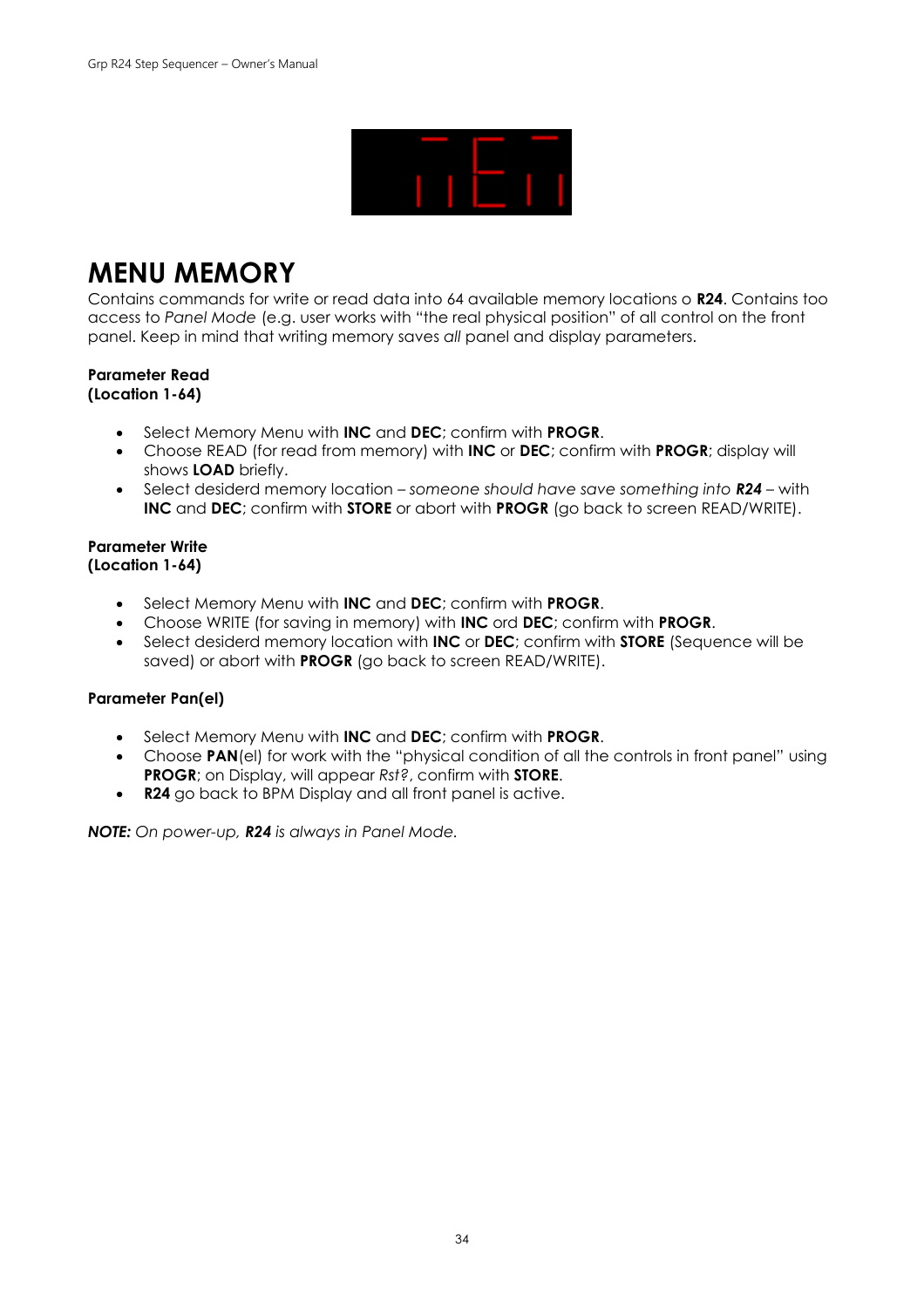

# **MENU ORDER**

With this menu, you can customize Row per Row the rules of active Steps advance and iteration. The brand new *law* user's customizable can be recalled later turning on the **D** position in LED ladder segment on **ORDER** parameter available on each Row's control unit.

### **Parameter Order Read**

**(Row A, B, C; locations 1-24)**

- Select ORDER Menu with buttons **INC** and **DEC**; confirm with **PROGR**.
- Select READ, for read a new sequence/law of iteration with buttons **INC** and **DEC**; confirm that you want to read with **PROGR**.
- Select Row A, B or C for apply new ORDER law with buttons **INC** and **DEC**; confirm with **PROGR**.
- Select, with **INC** and **DEC** buttons, one of 24 available ORDER sequences previously saved. Confirm choice with **STORE**; abort with **PROGR**, going back to parameter Display.

#### **Parameter Order Write (Row A, B, C; Location 1-24; Listing: Step - # of Step)**

- Select ORDER Menu with buttons **INC** and **DEC**; confirm with **PROGR**.
- Select WRITE for writing/programming a new iteration sequence with buttons **INC** and **DEC**; confirm with **PROGR**.
- Select, with **INC** and **DEC**, one of 24 available memory location in which write the brand new rules. Confirm location with **STORE**.



- Now, you are ready to *compile* the brand new ORDER list (each listing is composed with a list of maximum eight individual item pointing at a freely assignable Step number comprised between #1/position1 and #8/position8); Display shows at left the position in the list and at right the contained Step number to be played.
- In the above illustration, first line of the list (01) recalls Step # 1; *in reality,* first line on the list is *always* assigned to play Step #1: so, the real programming procedure starts from list position  $02<sub>2</sub>$
- After entered all the seven freely adjustable lines of ORDER program, confirm with **STORE** or abort with **PROGR** for going back to parameter Display.

*NOTE: As stated above, each of 24 available ORDERs has a maximum lenght of 8 possible lines; each line contains a reference Step number comprised between 1 and 8.*

*NOTE: E.G., for programming a new ORDER who plays sequentially Steps 1,2,3,4, then 2,3,4,5, then 3,4,5,6, then 4,5,6,7, etc, you must follow the rules listed below:*

- *Select ORDER parameter, confirm with PROGR.*
- *Select WRITE option, confirm with PROGR.*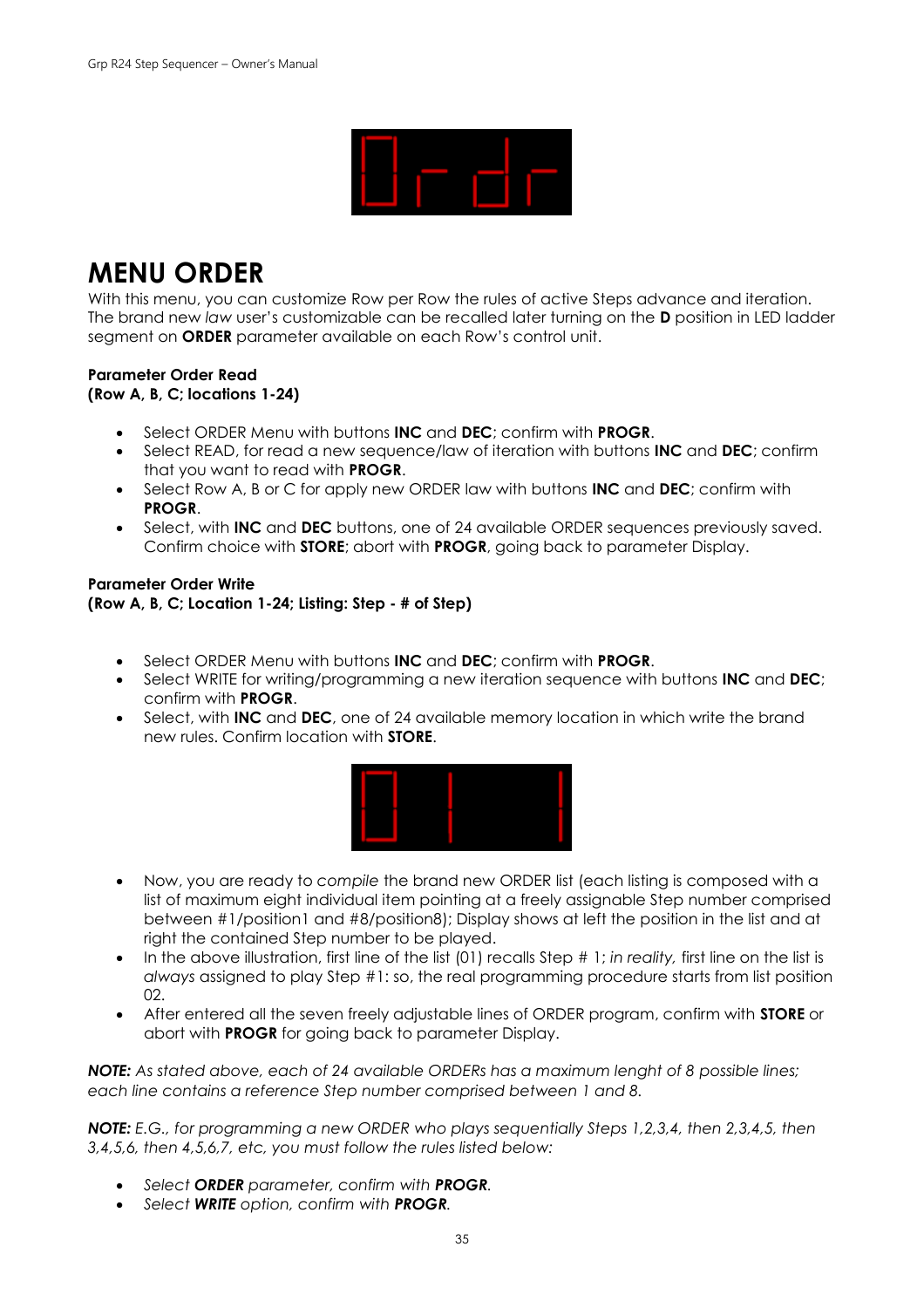- *Select desired memory location (one of 24 available) with INC and DEC buttons, confirm with STORE.*
- *By default, first line (01 on left part of Display) in ORDER already contains Step 1, so real programming will start from line 02; here, we'll write/select (with INC and DEC) value 2 (fourth blinking digit in Display).*
- *Go to third line with PROGR, write/select value 3 with buttons INC and DEC.*
- *Go to fourth line with PROGR, write/select value 4 with buttons INC and DEC.*
- *Write everything with STORE; Dispay will confirm with "write" for few seconds; then, Display goes back to ORDER.*
- *Now, to assign brand new ORDER law on ROW A – occupying position D in Row A's control unit, we'll have to enter in READ and confirm with PROGR choosing Row A; Row A is confirmed with PROGR.*
- *Select previously recorded ORDER memory location with INC and DEC; confirm with STORE; Display will shows shortly "write".*
- *With a second press on STORE, Display will goes back to BPM Mode and R24 Step Sequencer is ready to play.*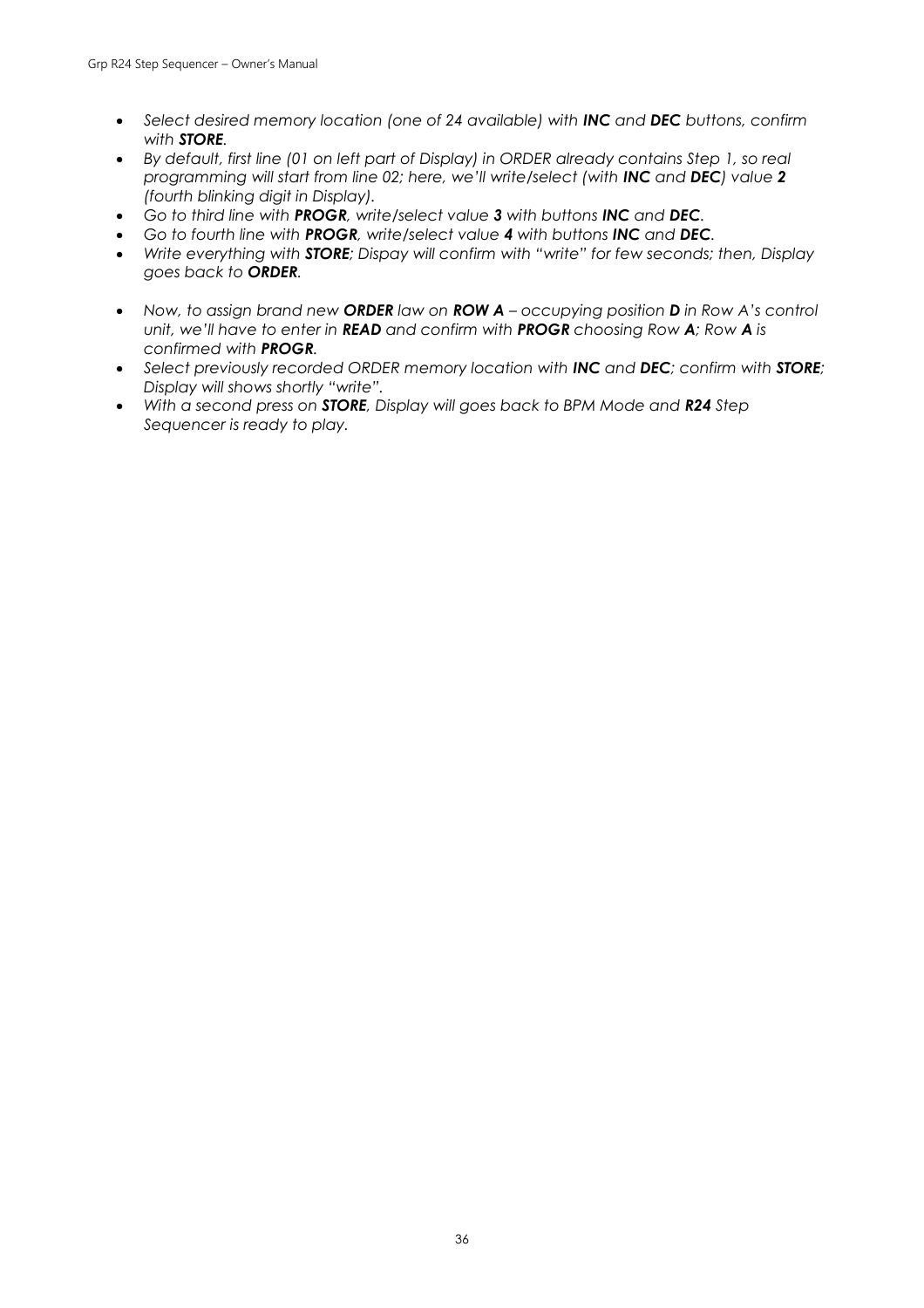

# **MENU CLOCK DIVIDER**

Each Row can have its own Clock Dividing Value, specifying the number of pulses needed for advance one Step against Clock (indifferenty Int, MIDI or EXT). Selected dividing factor will be called with position **D** in LED ladder on **CLC DIV** available on each Row's control unit.

# **Parameter Clock Divider**

**(Row A. B, C; Value 1- 64)**

- Select Menu CLOCK DIVIDE with buttons **INC** and **DEC**; confirm with **PROGR**.
- Select desired Row with **INC** and **DEC** buttons.
- Inser selected dividing factor with **INC** and **DEC** buttons confirm with **STORE**, abort with **PROGR** to go back to Row's selection.

*NOTE: The combined action of CLOCK DIVIDER (especially if set on extreme dividing factors) and TIME DIVISION on CLOCK source, can lead R24 Step Sequencer to extremely sloooooow Step advance behavior. Be warned.*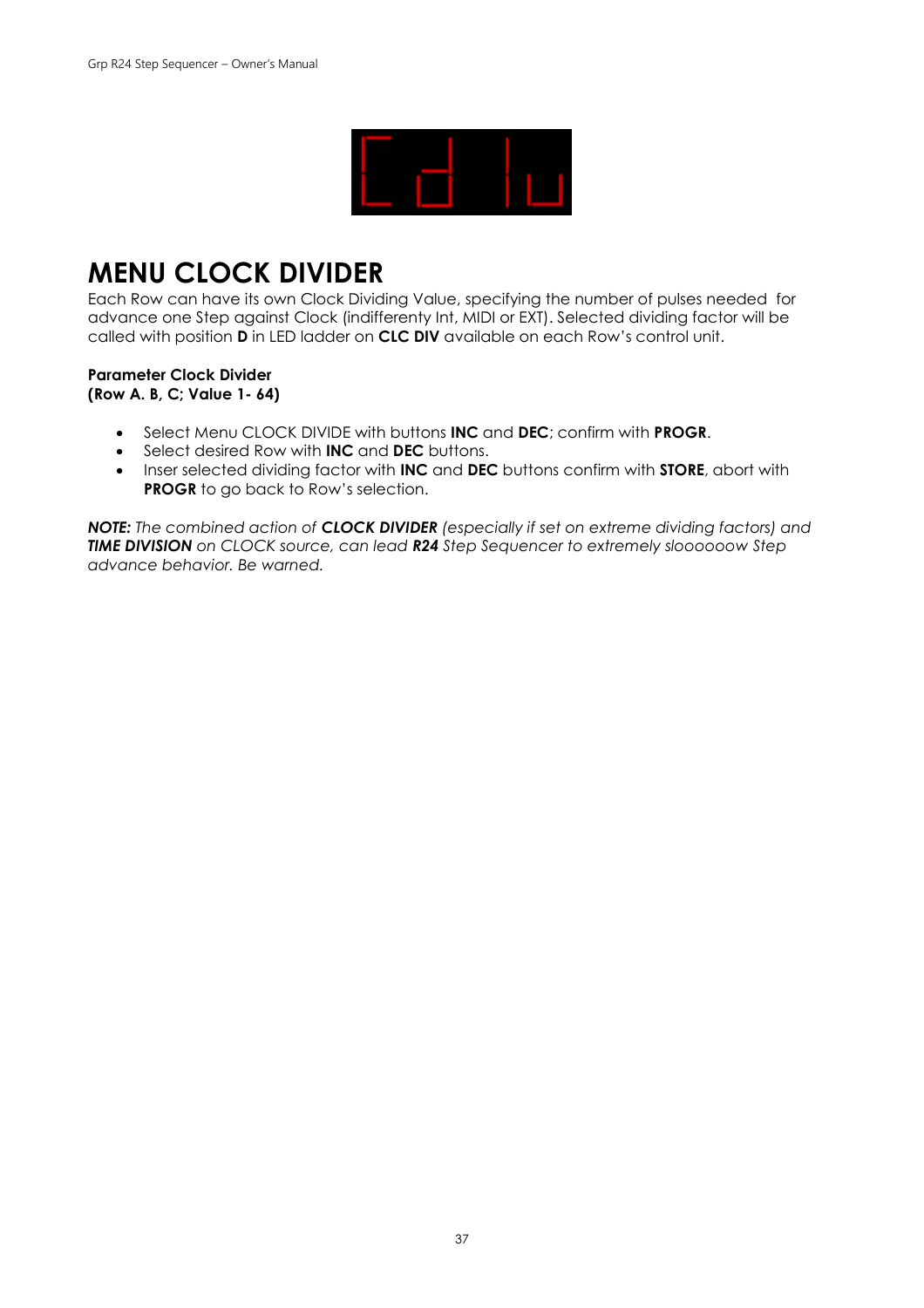

# **MENU FACTORY**

Gives access to calibration and reset procedures. Calibration routines aren't user accessible, so there is a 4-digit password to avoid undesired tampering.

![](_page_37_Picture_4.jpeg)

#### **Parameter Reset**

For driving back internal settings on Step Sequencer **R24** to pristine factory condition.

- Select Menu Factory with **INC** and **DEC** buttons; confirm with **PROGR**.
- Select RESET Parameter with **INC** and **DEC**, confirm with **PROGR**.
- Display asks for confirmation of RES(E)T with *OK?*, confirm with **STORE**, abort with **PROGR**.
- **Step Sequencer R24 will execute full Reset and Power-On cycle.**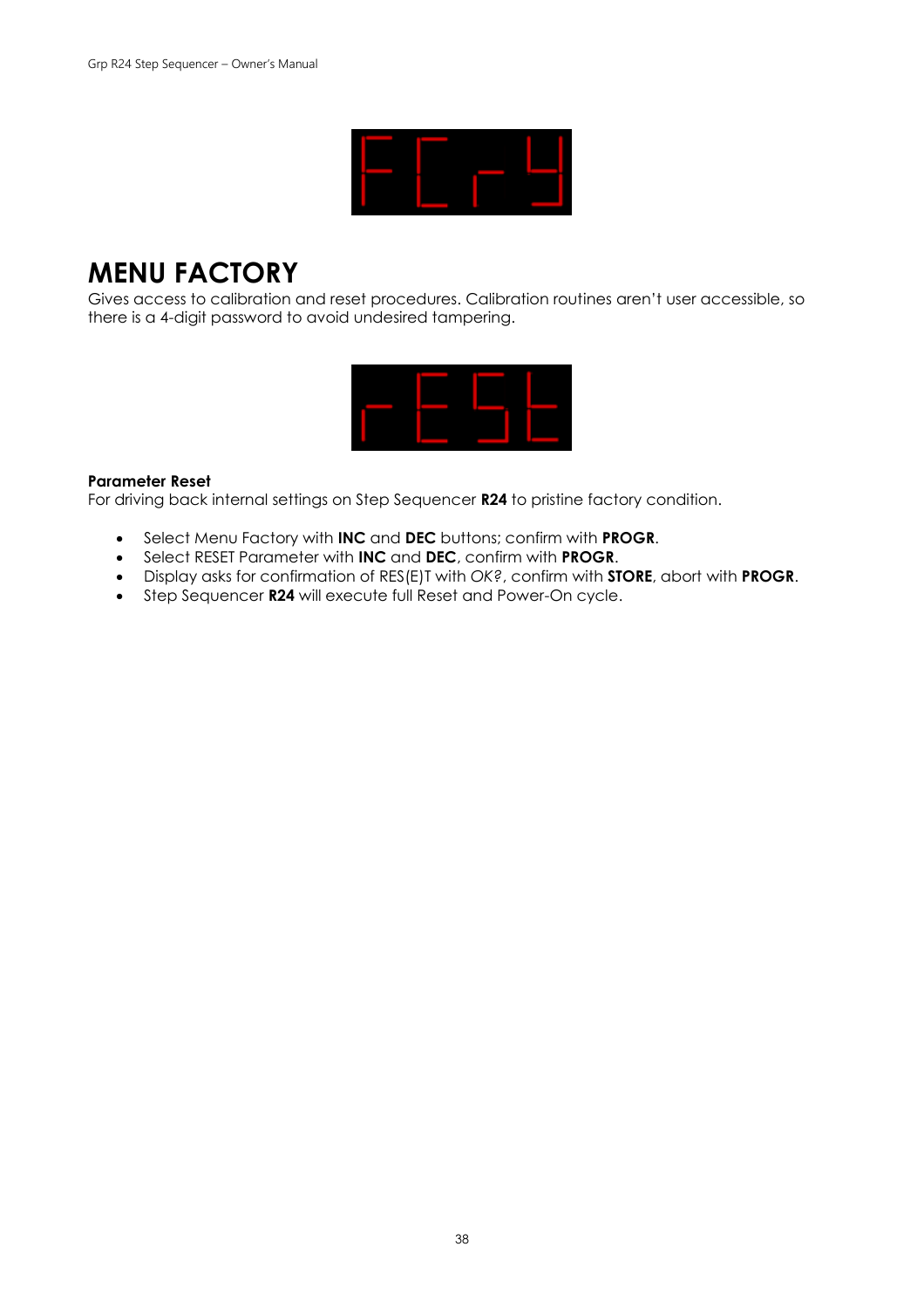Grp R24 Step Sequencer – Owner's Manual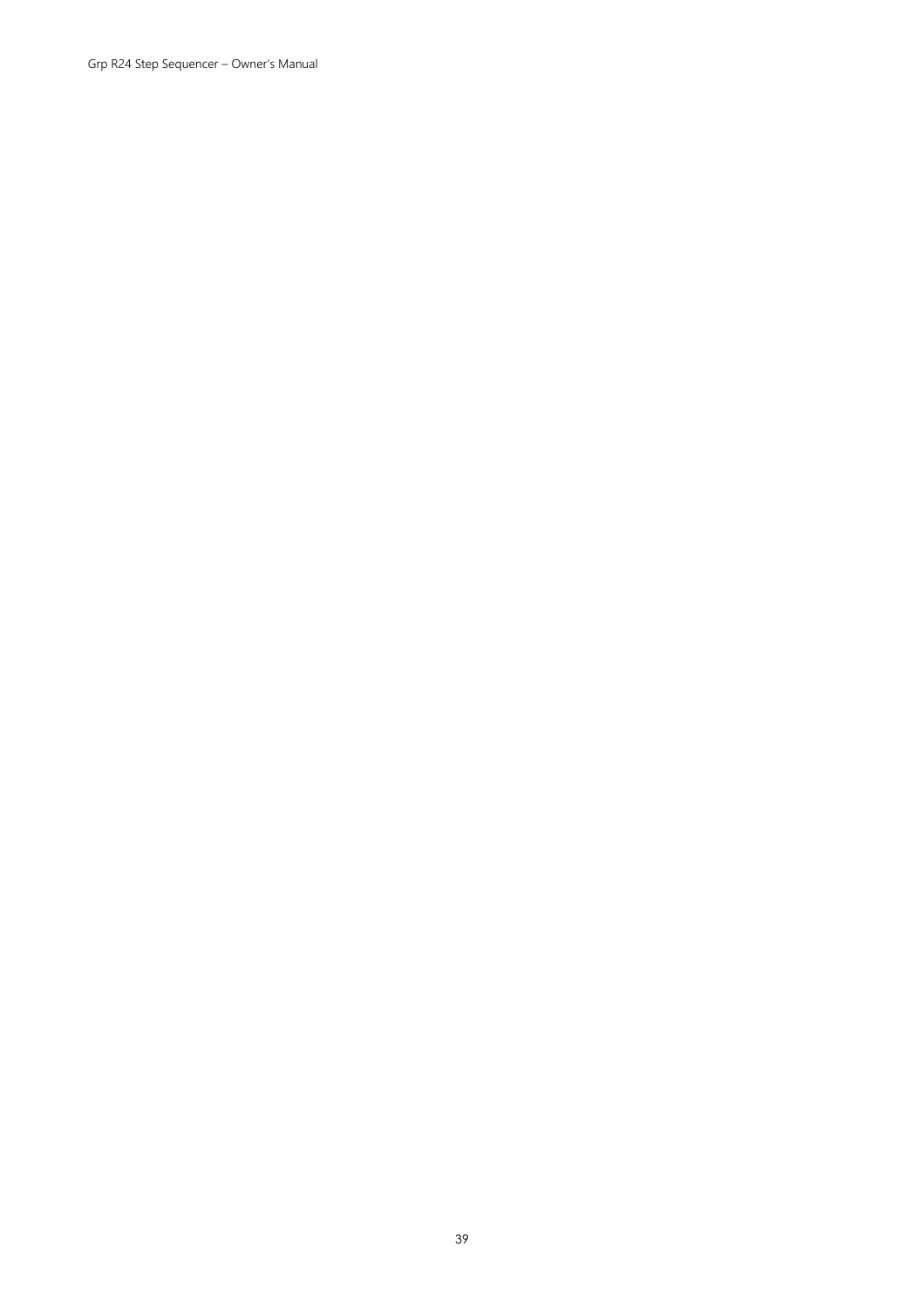Grp R24 Step Sequencer – Owner's Manual

© ® October 2016 Manual: Enrico Cosimi

Grp Synthesizer S.r.L. Via Formello, 17 Monte Porzio Catone 00040 (RM) p.iva: 07434001009